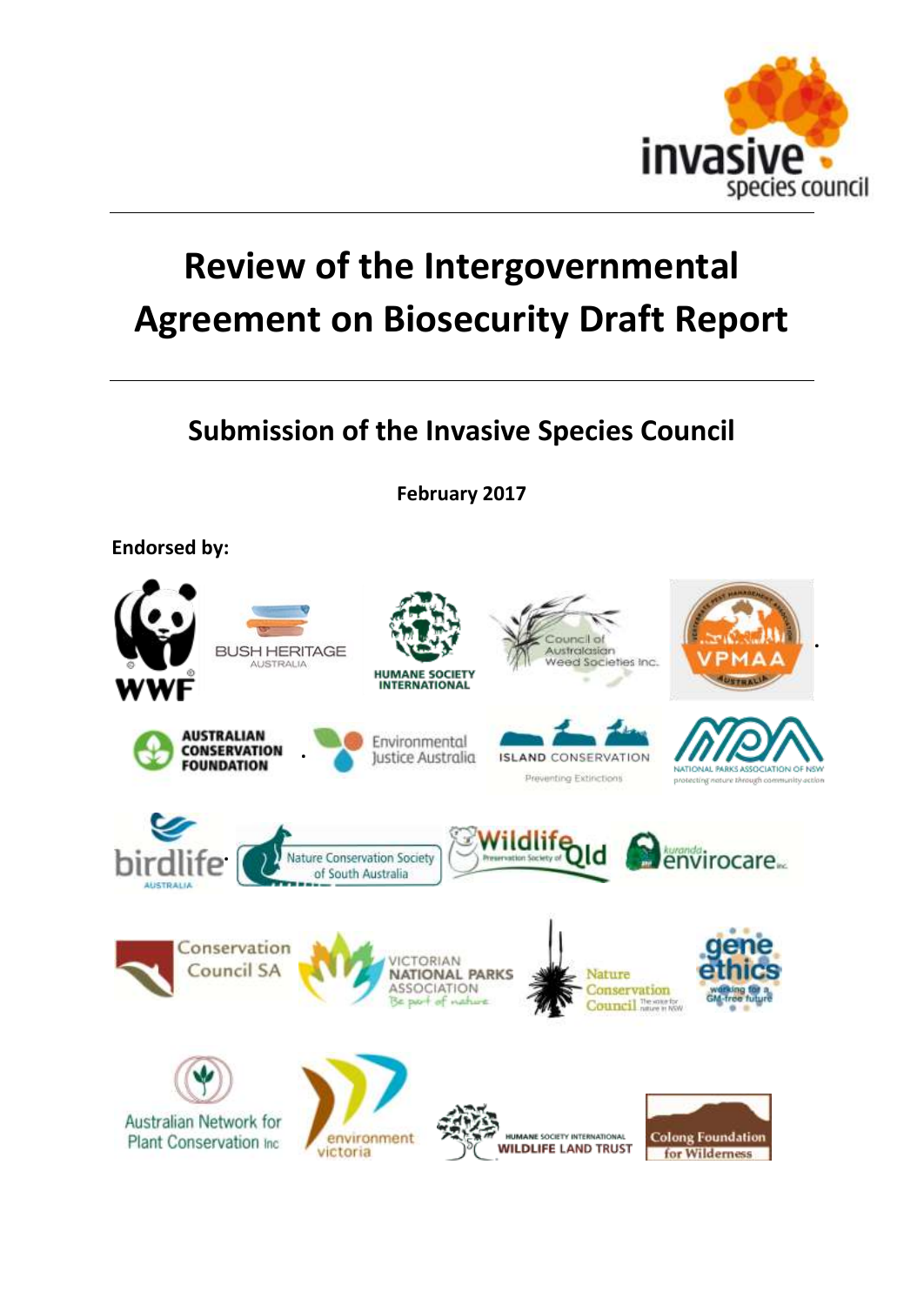# **Table of Contents**

| TABLE 1: SUMMARY OF INVASIVE SPECIES COUNCIL RESPONSES AND/OR RECOMMENDATIONS  5 |  |
|----------------------------------------------------------------------------------|--|
|                                                                                  |  |
|                                                                                  |  |
|                                                                                  |  |
|                                                                                  |  |
|                                                                                  |  |
|                                                                                  |  |
|                                                                                  |  |
|                                                                                  |  |
|                                                                                  |  |
|                                                                                  |  |
|                                                                                  |  |
|                                                                                  |  |
|                                                                                  |  |
|                                                                                  |  |
|                                                                                  |  |
|                                                                                  |  |
|                                                                                  |  |
|                                                                                  |  |
|                                                                                  |  |
|                                                                                  |  |
|                                                                                  |  |
|                                                                                  |  |
|                                                                                  |  |
|                                                                                  |  |
|                                                                                  |  |
|                                                                                  |  |
|                                                                                  |  |
|                                                                                  |  |
|                                                                                  |  |
|                                                                                  |  |
|                                                                                  |  |
|                                                                                  |  |
|                                                                                  |  |
|                                                                                  |  |
|                                                                                  |  |
|                                                                                  |  |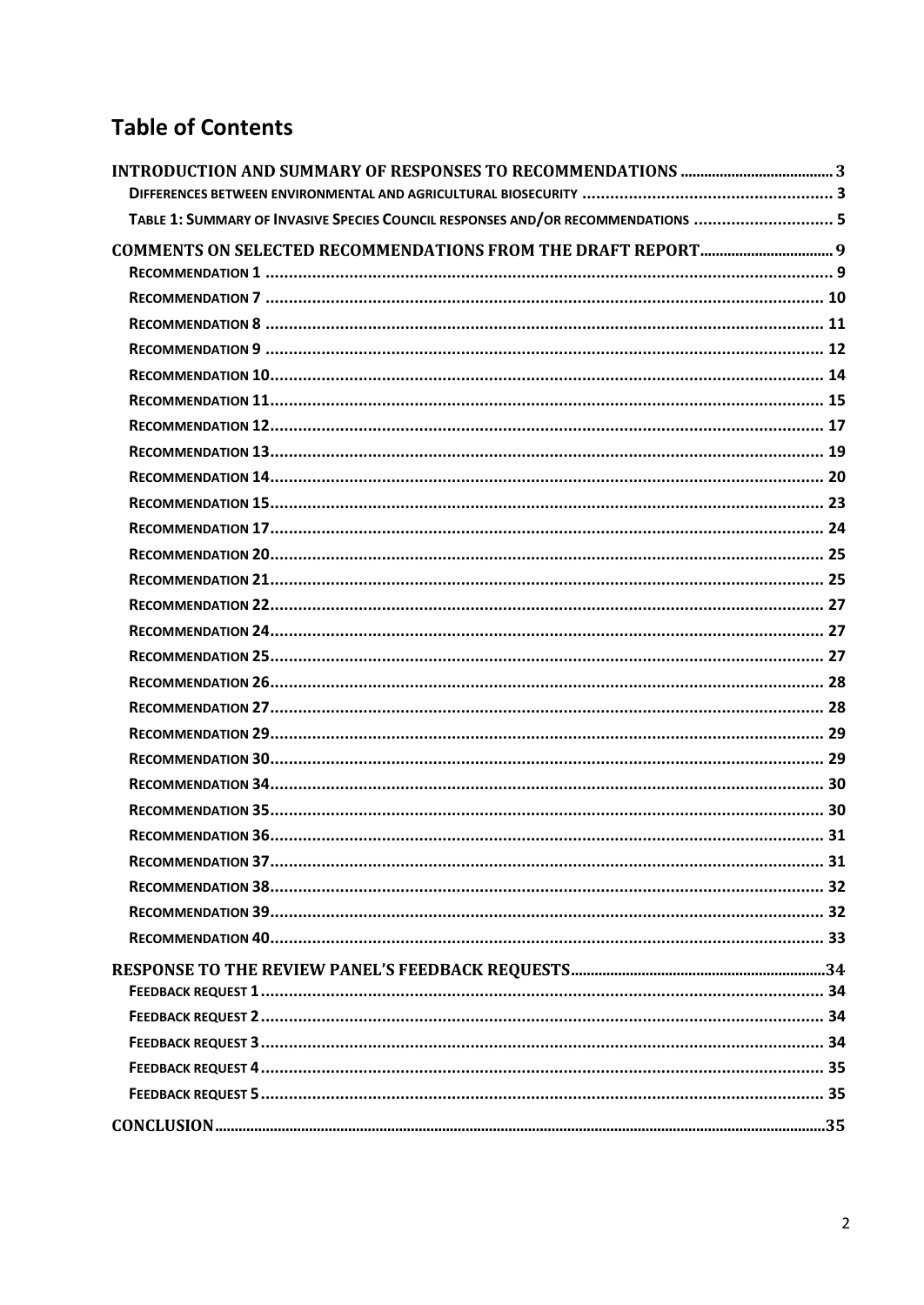# <span id="page-2-0"></span>**Introduction and summary of responses to recommendations**

The Invasive species Council (ISC) campaigns for better laws and policies to protect the Australian environment from weeds, feral animals and other invasive species. ISC is pleased to see significant emphasis placed on environmental biosecurity in the draft report. The panel has rightly identified environmental biosecurity as an element of the country's biosecurity system warranting significantly increased attention and effort.

The report also rightly emphasises the need for greater transparency, and for greater engagement of the community in biosecurity. These aspects are important to build a system that expands its focus to more fully encompass environmental matters, and to give the community and the jurisdictions that are party to the Intergovernmental Agreement on Biosecurity (IGAB) confidence in the system's direction and performance.

The proposed structural changes to create a strong focus on environment biosecurity within the federal government and the National Biosecurity Committee are strongly welcomed. However, we are concerned that there is no credible solution to assign responsibility for environmental biosecurity preparedness and urge that this be rectified in the panel's final report. A new, stand-alone, permanent biosecurity research and innovation body with significant focus and capacity in environmental matters will further strengthen the system.

We offer our comments only on those draft recommendations relevant to environmental biosecurity and, following this, on the panel's feedback questions. Our comments include our own recommendations to the panel of ways to further strengthen the final review report. Our responses and recommendations are summarised in Table 1.

Most of ISC's recommendations about strengthening or modifying the panel's recommendations derive from our understanding of the differences between environmental biosecurity and biosecurity aimed at protecting agricultural assets. The scale and significance of these differences (outlined below) renders the mere addition of environmental responsibilities to existing biosecurity institutions ineffective. Instead, it is essential to develop structures, institutions, principles and policies that are environmentspecific.

#### <span id="page-2-1"></span>*Differences between environmental and agricultural biosecurity*

 **The values to be protected**: biodiversity and environmental health: Conservation requires a biosecurity focus on hundreds of thousands of species, from microbes to macropods, and their interactions that constitute ecosystems and ecosystem processes in terrestrial, freshwater and marine systems. In contrast, industry biosecurity is mostly focused on protecting individual species that are of economic value and number no more than a few dozen (except for the nursery and aquarium industries, which use a wider although largely replaceable range of species). Conservation requirements are increasingly landscape-scale and blind to tenure in contrast to industry biosecurity.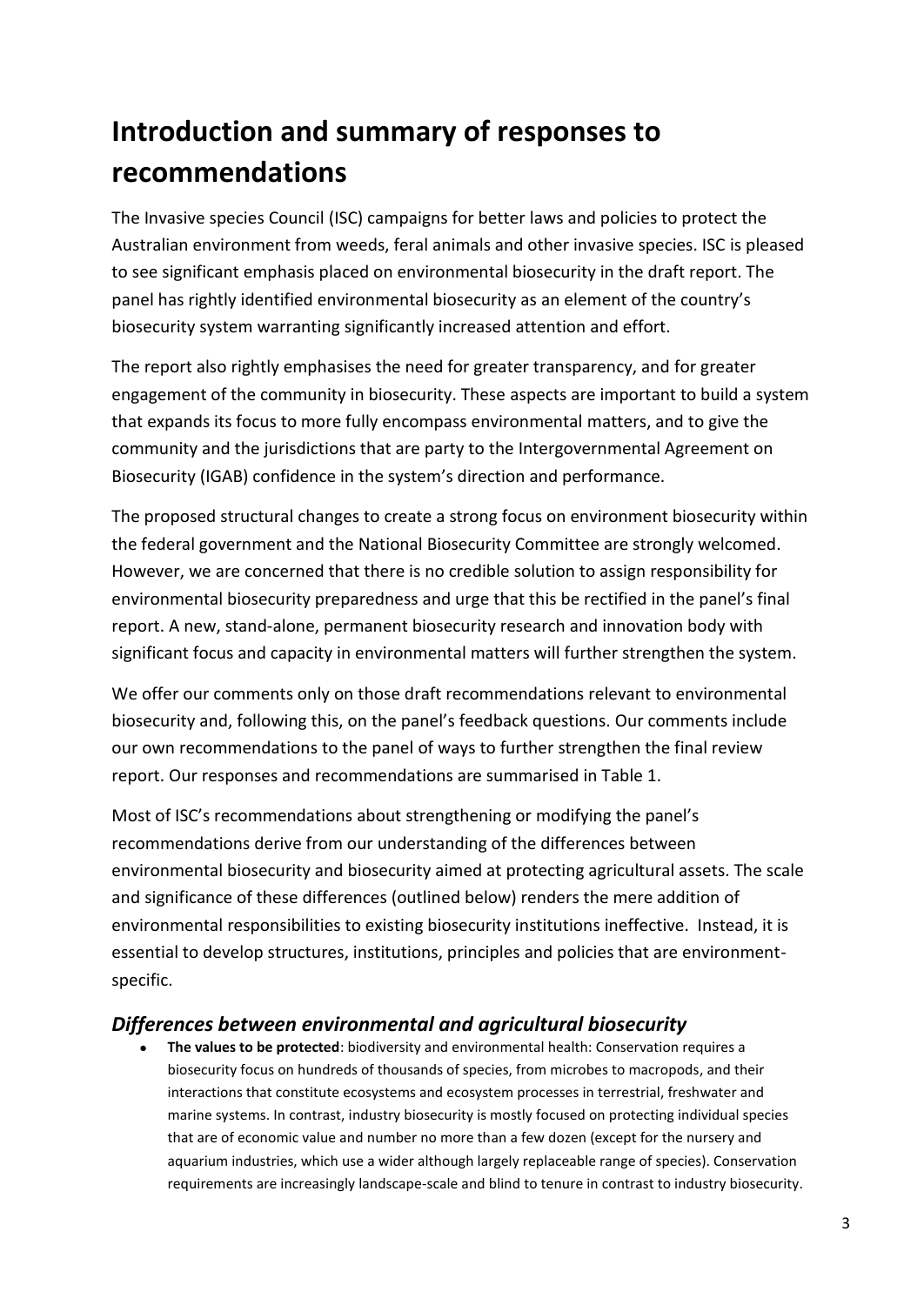The values at stake for industry are quantifiable in economic terms and are sometimes replaceable (by new breeds, species or enterprises). The values at stake in conservation are not replaceable – each species and ecosystem is important – and cannot be quantified in economic terms. This means they are often undervalued when biosecurity priorities are decided.

- **Invasive species threats**: scale and complexity: Because of the diversity of species and ecological communities to protect, there are far more invasive species that are of threat to environmental values, far too many to compile into a target list. Both environmental and industry threats mostly derive from global and domestic commerce, but a greater proportion of environmental threats are deliberate imports because of their perceived economic or social value. Environmental threats are typically far more complex, involving direct and indirect impacts arising from changes in biological and physical interactions of a great number of species.
- **State of knowledge**: Due to commercial incentives, much more is known about cultivated species and the invasive threats to them than about biodiversity and invasive threats. The lack of knowledge about our native biota, particularly invertebrates and microbes, means that most invasive species impacts are not documented or monitored. The impacts of even high profile species are poorly known.
- **Predictability and timeframes**: While impacts on cultivated species can be predicted with reasonable accuracy, there are high levels of uncertainty about impacts in the natural environment due to complex interactions, long timeframes (decadal to millennial) and lack of knowledge. Many impacts are facilitated by or synergistic with other threats, such as fragmentation and climate change. Invasive impacts in the natural environment may not be observed for decades due to lag effects, lack of monitoring or their insidious nature. A cow killed by a new pathogen is much more easily detected than a dead bird in a forest. The combination of great uncertainties, long timeframes, limited management options and far reaching impacts requires an especially precautionary and defensive approach in environmental biosecurity.
- **Management approaches and options**: There are many more management options in relatively simple, delimited agricultural systems than there are in complex natural environments. For example, in response to the recently introduced myrtle rust, plant industries can use fungicides, breed resistant varieties or use tolerant species, none of which are options in the natural environment. In many natural situations, weeds cannot be controlled with broadacre mechanical or chemical control. Australia's post border biosecurity (managed by the states and territories) is more reactive rather than defensive, focussed mostly on controlling or proscribing a small subset of listed invasive species that are causing proven harm. A much more precautionary approach is warranted because options for control once a species is established are very limited.
- **Stakeholders and resources**: There are commercial incentives for industry management of invasive species but environmental biosecurity relies on consistent government and community investment for the public good. Commercial incentives and greater government spending also mean that industry biosecurity is much better resourced than environmental biosecurity. A multitude of stakeholders, often with conflicting agendas, makes environmental biosecurity a much more socially and politically challenging policy area than industry biosecurity. Some of the most damaging environmental invaders are ignored because of economic or social reasons that are rarely subject to cost benefit analysis – many aquarium fish, pasture grasses and garden plants for example.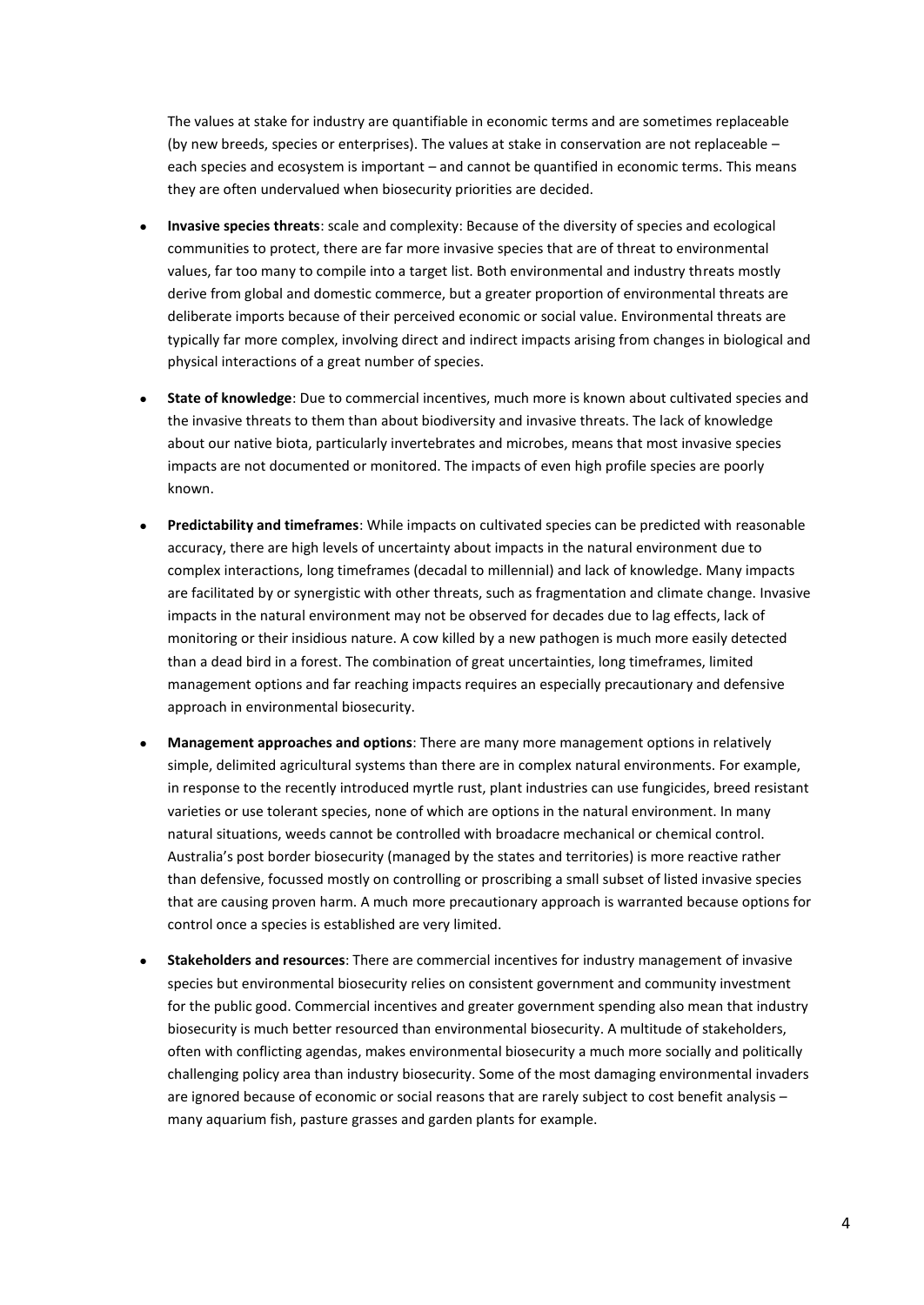## <span id="page-4-0"></span>*Table 1: Summary of Invasive Species Council responses and/or recommendations*

|                | <b>Panel Recommendation</b>                               | Invasive Species Council response and/or                                                        |
|----------------|-----------------------------------------------------------|-------------------------------------------------------------------------------------------------|
|                |                                                           | recommendation                                                                                  |
| No.            | (from draft report)                                       |                                                                                                 |
| $\mathbf{1}$   | The NBC and the proposed Industry and Community           | Retain recommendation 1, and in the final report of the                                         |
|                | Advisory Committee, through an open, transparent and      | IGAB review, recommend the preparation of a national                                            |
|                | collaborative process, should lead the development of a   | policy statement on environmental biosecurity.                                                  |
|                | draft National Statement of Intent for public             |                                                                                                 |
|                | consultation                                              |                                                                                                 |
| $\overline{7}$ | IGAB2 should include an explicit commitment by            | Support recommendation 7                                                                        |
|                | jurisdictions to support financially, decisions agreed to |                                                                                                 |
|                | under NEBRA                                               | Insert 'precautionary' into IGAB review                                                         |
|                |                                                           | recommendation 7 after 'evidence-based'                                                         |
|                |                                                           | Create a new IGAB review recommendation that the                                                |
|                |                                                           | NEBRA review should take into account eradication                                               |
|                |                                                           | uncertainties and the difficulties in undertaking a                                             |
|                |                                                           | benefit-cost analysis when considering NEBRA                                                    |
|                |                                                           | activation                                                                                      |
| 8              | Jurisdictions should institute formal arrangements        | ISC supports this recommendation.                                                               |
|                | between agriculture and environment agencies to           |                                                                                                 |
|                | define the objectives of cooperation, leading and         |                                                                                                 |
|                | support roles, information flows, resources and           |                                                                                                 |
|                | deliverables                                              |                                                                                                 |
| 9              | The IGAB should make clearer commitments to               | Retain recommendation 9, with the addition of 'and                                              |
|                | environmental biosecurity                                 | plant' to the final dot point in relation to diseases, and                                      |
|                |                                                           | reference to a specific program of work to control high                                         |
|                |                                                           | and very high risk environmentally invasive species.                                            |
|                |                                                           |                                                                                                 |
|                |                                                           | Recommend that the precautionary principle is                                                   |
|                |                                                           | included in the IGAB agreement to be taken into                                                 |
|                |                                                           | account in all environmental biosecurity decisions, in                                          |
|                |                                                           | compliance with the CBD. Further recommend that the                                             |
|                |                                                           | panel recommend jurisdictions develop agreed<br>guidelines for the practical application of the |
|                |                                                           | precautionary principle under IGAB                                                              |
|                |                                                           |                                                                                                 |
| 10             | The Australian Government should establish the senior,    | Retain recommendation 10, but delete the 'less                                                  |
|                | expert position of Chief Environmental Biosecurity        | preferred' option. The Chief Environmental Biosecurity                                          |
|                | Officer within the environment department. A less         | Officer should be housed in the environment                                                     |
|                | preferred option is                                       | department                                                                                      |
| 11             | The NBC should establish and resource a new               | ISC supports this recommendation.                                                               |
|                | <b>Environmental Biosecurity Committee (EBC),</b>         |                                                                                                 |
|                | comprising government and external environment            |                                                                                                 |
|                | biosecurity experts and representatives from both the     |                                                                                                 |
|                | animal and plant sectoral committees of the NBC           |                                                                                                 |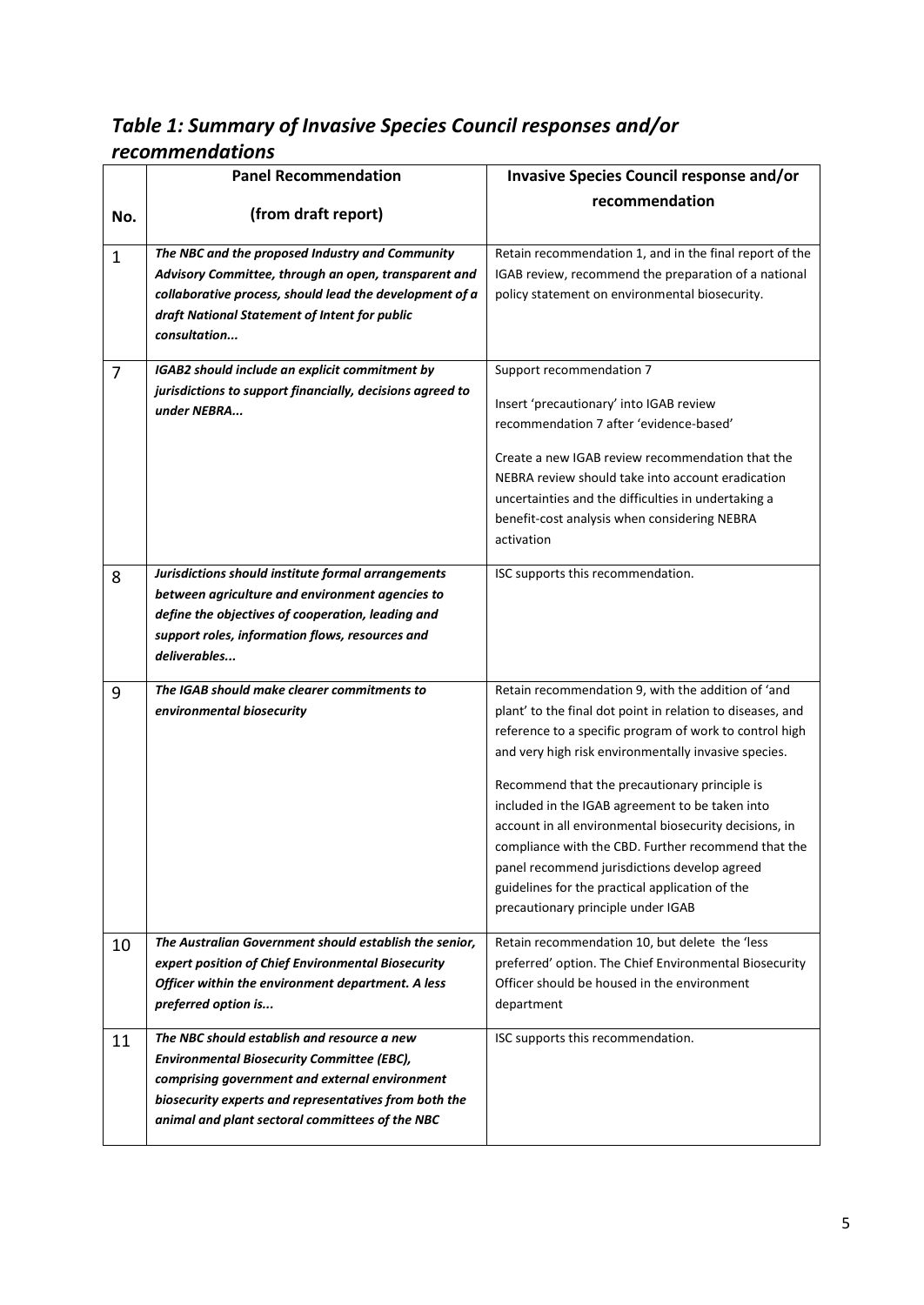| 12 | Greater and explicit roles should be developed for AHA  | ISC strongly opposes this recommendation.                                                  |
|----|---------------------------------------------------------|--------------------------------------------------------------------------------------------|
|    | and PHA in environmental biosecurity, instituted        | Replace recommendation 12 with a recommendation                                            |
|    | through amended constitutions and expanded board        | to establish Environment Health Australia or a similar                                     |
|    | expertise                                               | stand-alone collaborative body charged with                                                |
|    |                                                         | environmental biosecurity preparations.                                                    |
|    |                                                         |                                                                                            |
| 13 | Jurisdictions should adopt a systematic approach to     | Retain recommendation 13 with minor rewording to:                                          |
|    | determine and plan for national priority animal, plant  | (a) include the identification of priority pathways; (b)                                   |
|    | and environmental pests and diseases                    | clarify that all IGAB jurisdictions must apply one                                         |
|    |                                                         | consistent systematic approach                                                             |
|    |                                                         |                                                                                            |
| 14 | The NBC should lead five-yearly national-level risk     | ISC supports recommendation 14, but recommends                                             |
|    | prioritisation for emerging animal, plant and           | that the first part of Figure 4 that describes the process                                 |
|    | environmental risks and pathways, in partnership with   | for determining environmental pests and diseases be                                        |
|    | system participants, reporting to AGSOC and AGMIN       | modified so that the knowledge synthesis and strategic                                     |
|    |                                                         | foresight steps used to determine environmental risks                                      |
|    |                                                         | and pathways is included.                                                                  |
| 15 | The sectoral committees of the NBC, with the            | ISC supports this recommendation with the following                                        |
|    | endorsement of the NBC, should develop an agreed set    | additions:                                                                                 |
|    | of National Biosecurity R&I Priorities, in consultation |                                                                                            |
|    | with system participants and in line with the agreed    | Recommend the establishment a new stand-alone,                                             |
|    | national priority pests and diseases                    | permanent entity for cross-sectoral biosecurity                                            |
|    |                                                         | R&I with governance structures that include                                                |
|    |                                                         | environmental interests and purposes, and with<br>an appropriate funding stream to support |
|    |                                                         | environmentally focused research.                                                          |
|    |                                                         |                                                                                            |
|    |                                                         | Recommend that the panel recommends<br>implementation of the National Environment and      |
|    |                                                         | Community Biosecurity Research, Development                                                |
|    |                                                         | and Extension Strategy be fully funded and                                                 |
|    |                                                         | provided with a delegated coordinating body                                                |
|    |                                                         | (ideally either Environment Health Australia or the                                        |
|    |                                                         | new R&I body above) and dedicated budget, and                                              |
|    |                                                         | that it be regularly reviewed and revised through                                          |
|    |                                                         | sectoral and community consultation.                                                       |
|    |                                                         | Recommend that development of extension and                                                |
|    |                                                         | community engagement priorities be                                                         |
|    |                                                         | recommended in the final review report alongside                                           |
|    |                                                         | development of research and innovation                                                     |
|    |                                                         | priorities.                                                                                |
| 17 | First Ministers should, within IGAB2, identify lead     | Maintain this recommendation, but remove the                                               |
|    | ministers and agencies for biosecurity (assumed to be   | assumption that agricultural agencies will take the lead.                                  |
|    | agriculture or primary industries) and require          |                                                                                            |
|    | supporting whole-of-government arrangements to be       |                                                                                            |
|    | in place, including through memoranda of                |                                                                                            |
|    | understanding                                           |                                                                                            |
| 20 | The NBC should adopt a sub-committee structure that     | ISC supports this recommendation                                                           |
|    | aligns with the revised national biosecurity system     |                                                                                            |
|    | objectives and national reform priorities in the IGAB.  |                                                                                            |
|    | All NBC working groups and expert groups should be      |                                                                                            |
|    | task-specific and, wherever possible, time-limited.     |                                                                                            |
|    |                                                         |                                                                                            |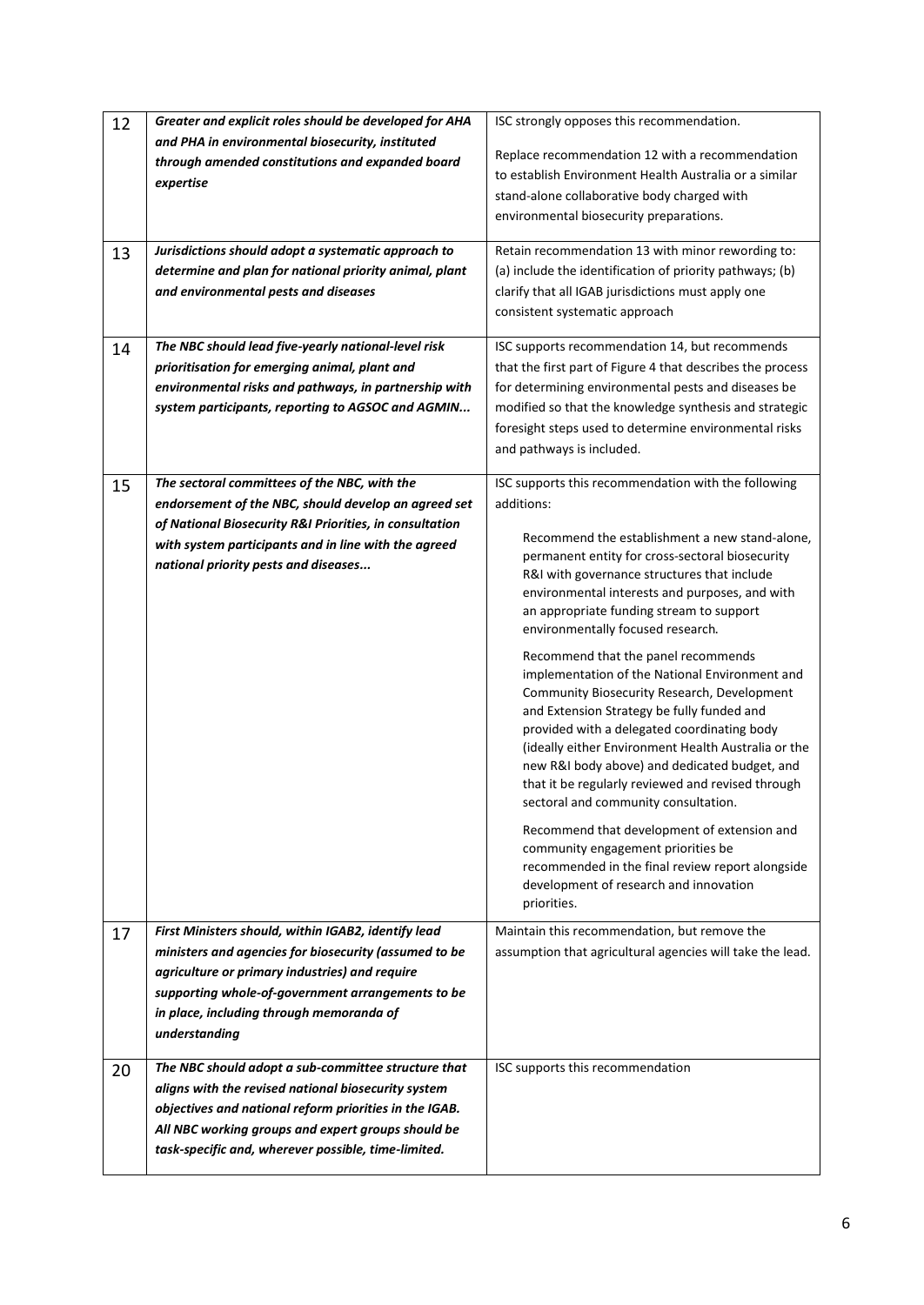| 21 | The NBC should take steps to increase its public profile                                                     | ISC supports this recommendation                                                                          |
|----|--------------------------------------------------------------------------------------------------------------|-----------------------------------------------------------------------------------------------------------|
|    | and openness, including establishing a stand-alone                                                           |                                                                                                           |
|    | website                                                                                                      |                                                                                                           |
|    |                                                                                                              |                                                                                                           |
| 22 | AGSOC should establish and provide oversight to an                                                           | Retain this recommendation, but recommend that                                                            |
|    | independent IGAB Evaluation Program to assess and                                                            | evaluations be made publicly available in full                                                            |
|    | report on implementation of each jurisdictions'                                                              |                                                                                                           |
|    | commitments under the IGAB. The evaluations, or a                                                            |                                                                                                           |
|    | summary of them, should be made publicly available                                                           |                                                                                                           |
|    | following ministerial consideration                                                                          |                                                                                                           |
| 24 | The NBC should report annually to AGMIN on its                                                               | ISC supports this recommendation                                                                          |
|    | progress of priority reform areas. The NBC's work                                                            |                                                                                                           |
|    | program and annual report should be made publicly                                                            |                                                                                                           |
|    | available upon ministerial consideration.                                                                    |                                                                                                           |
|    |                                                                                                              |                                                                                                           |
| 25 | AGSOC should establish, as a priority, an Industry and                                                       | ISC supports this recommendation, but also urges the                                                      |
|    | Community Advisory Committee to provide advice to                                                            | panel to recommend an equal balance of community                                                          |
|    | the NBC on key policies and reforms                                                                          | and industry members be appointed to the committee                                                        |
| 26 | The NBC should convene a dedicated annual national                                                           | ISC supports this recommendation, and urges the                                                           |
|    | <b>Biosecurity Roundtable for AHA and PHA members to</b>                                                     | addition of a recommendation or reference to the need                                                     |
|    | provide direct input to the NBC                                                                              | for a similar annual arrangement for community and                                                        |
|    |                                                                                                              | environmental interests to provide direct input to NBC                                                    |
|    |                                                                                                              |                                                                                                           |
| 27 | The NBC and the Industry and Community Advisory                                                              | ISC supports this recommendation, and urges that the                                                      |
|    | Committee, in consultation with other key                                                                    | associated text refer to the importance of declaring                                                      |
|    | stakeholders, should revise the National Framework for                                                       | and managing conflicts of interest                                                                        |
|    | <b>Cost Sharing Biosecurity Activities to enable its</b>                                                     |                                                                                                           |
|    | practical application.                                                                                       |                                                                                                           |
| 29 | The IGAB should include an ongoing commitment to the                                                         | ISC supports this recommendation                                                                          |
|    | funding stocktake, with governments publicly reporting                                                       |                                                                                                           |
|    | their expenditure and the high-level stocktake results                                                       |                                                                                                           |
|    | under uniform and fully inclusive categories                                                                 |                                                                                                           |
|    |                                                                                                              |                                                                                                           |
| 30 | All governments should review their current biosecurity                                                      | ISC supports this recommendation on the proviso that                                                      |
|    | expenditure, with a view to redirecting funding into                                                         | broadened wording is used along the following lines:<br>" highest yields public good outcomes to farmers, |
|    | areas that return the highest yields to farmers, industry<br>and the community. This approach will require a | industry, and the community and the environment".                                                         |
|    |                                                                                                              |                                                                                                           |
|    | planned and coordinated strategy of engagement and                                                           |                                                                                                           |
|    | communication                                                                                                |                                                                                                           |
| 34 | State and territory governments should review their                                                          | ISC supports this recommendation                                                                          |
|    | biosecurity cost-recovery arrangements to ensure they                                                        |                                                                                                           |
|    | are consistent, appropriate and transparent.                                                                 |                                                                                                           |
|    |                                                                                                              |                                                                                                           |
| 35 | All levels of government could help meet their                                                               | See response to recommendation 34                                                                         |
|    | budgetary challenges by reviewing biosecurity levies                                                         |                                                                                                           |
|    | and rates/charges currently or potentially applying to                                                       |                                                                                                           |
|    | system participants. These should be commensurate                                                            |                                                                                                           |
|    | with agreed national cost sharing principles, which the                                                      |                                                                                                           |
|    | Review Panel considers should be reviewed.                                                                   |                                                                                                           |
|    |                                                                                                              |                                                                                                           |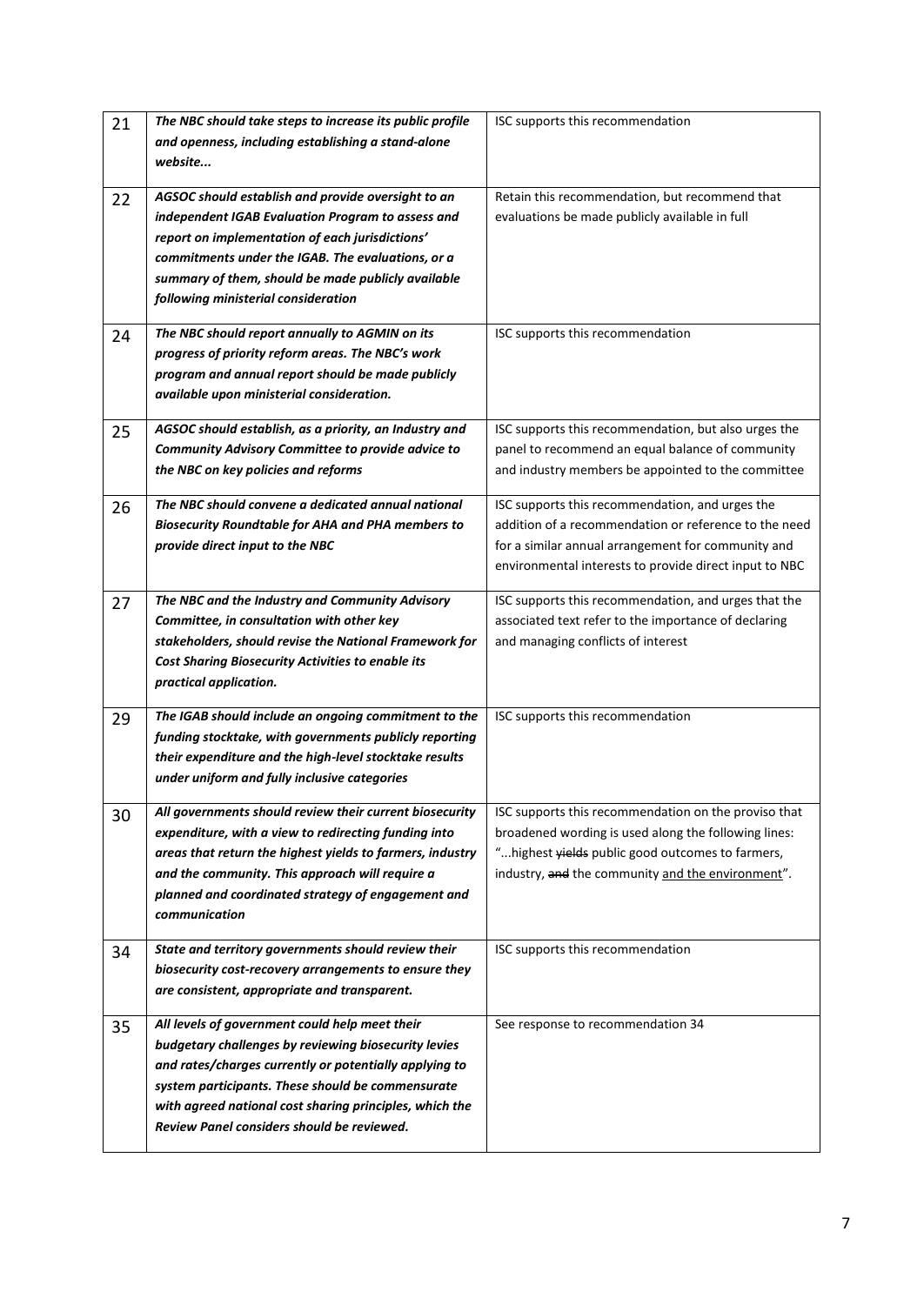| 36             | The NBC should establish a time-limited task group to  | ISC supports this recommendation                         |
|----------------|--------------------------------------------------------|----------------------------------------------------------|
|                | progress development of a performance framework        |                                                          |
|                | and performance measures for the national biosecurity  |                                                          |
|                | system                                                 |                                                          |
|                |                                                        |                                                          |
| 37             | The Australian Government should facilitate            | ISC supports this recommendation, and urges that it be   |
|                | development of an integrated, national biosecurity     | strengthened by recommending that the design and         |
|                | information system to provide a common platform for    | institution of the information system be completed       |
|                | all jurisdictions to share and access biosecurity data | within two years, under adequate Commonwealth            |
|                | and information in the national interest.              | initiative funding                                       |
| 38             | Data and knowledge sharing should be a core            | ISC supports this recommendation                         |
|                | commitment of jurisdictions under the IGAB. Minimum    |                                                          |
|                | standards and specifications should be agreed for data |                                                          |
|                | sets                                                   |                                                          |
|                |                                                        |                                                          |
| 39             | The Australian Government should establish, within the | ISC supports this recommendation, and urges that "and    |
|                | Department of Agriculture and Water Resources, a       | OGTR" be inserted after "AGMIN", and that                |
|                | dedicated National Biosecurity Intelligence Unit       | consideration be given to the question of whether the    |
|                |                                                        | intelligence unit would be better housed in an           |
|                |                                                        | independent location rather than in DAWR                 |
| 40             | Jurisdictions should adopt the proposed new priority   | Maintain this recommendation, and strengthen the         |
|                | reform areas and associated work program for IGAB2,    | priority reform areas to give greater prominence to      |
|                | and amend the IGAB in line with proposed revisions     | environmental biosecurity (see body of our submission)   |
|                |                                                        |                                                          |
| F <sub>1</sub> | The Review Panel seeks feedback on the draft roles and | See our initial submission to the review process,        |
|                | responsibilities of national biosecurity system        | especially our proposal to establish Environment         |
|                | participants                                           | Health Australia.                                        |
| F <sub>2</sub> | The Review Panel seeks feedback on the total effort    | If it is in industry's interest to demonstrate area      |
|                | and costs associated with demonstrating area freedom   | freedom, industry may fund it. Public monies should      |
|                | by jurisdictions, and the value of that trade          | not be used unless associated with eradication effort in |
|                |                                                        | the public interest                                      |
|                |                                                        |                                                          |
| F <sub>3</sub> | The Review Panel seeks feedback on  options for a      | ISC prefers option 1 with certain provisos (refer to our |
|                | new entity for cross-sectoral biosecurity R&I:         | response to recommendation 15).                          |
|                |                                                        | Option 2 cannot work.                                    |
|                |                                                        |                                                          |
| F4             | The Review Panel seeks feedback on the proposed        | Terms of reference should include: Establishment of an   |
|                | Terms of Reference for the NBC                         | environmental biosecurity sub-committee, and; To         |
|                |                                                        | "provide advice on means of reducing the impact of       |
|                |                                                        | invasive species on Australia's natural environment to a |
|                |                                                        | minimum".                                                |
| F <sub>5</sub> | The Review Panel seeks feedback on  options to         | We believe that both options can be adopted              |
|                | ensure a more rapid-response to an exotic pest or      | concurrently as necessary (especially for species        |
|                | disease incursion                                      | assessed as posing a high or extreme risk).              |
|                |                                                        |                                                          |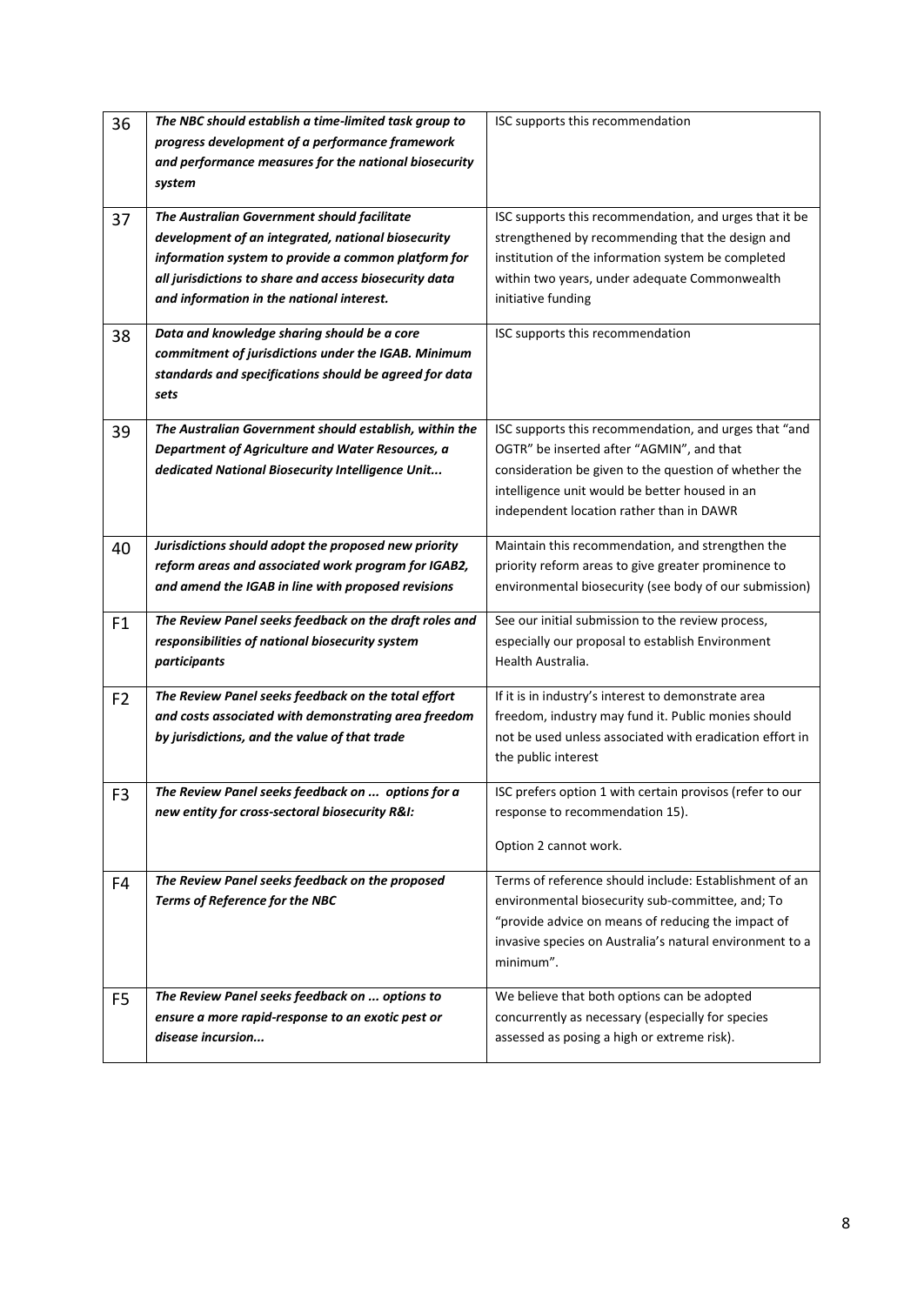# <span id="page-8-0"></span>**Comments on selected recommendations from the draft report**

Our comments below are limited to those recommendations that relate to or particularly affect environmental biosecurity.

<span id="page-8-1"></span>*[Recommendation 1](file:///C:/Users/Charlie/Documents/Charlie) The NBC and the proposed Industry and Community Advisory Committee, through an open, transparent and collaborative process, should lead the development of a draft National Statement of Intent for public consultation that outlines:*

- *a vision, goal and objectives for the national biosecurity system*
- *principles for managing biosecurity*
- *the meaning and application of 'shared responsibility'*
- *the roles, responsibilities and commitments of participants, including accountability measures*
- *governance arrangements for the national biosecurity system.*

#### *The process should involve government (incl. local government), industry and community***.**

ISC supports the intention of this recommendation. However, there is no definition in the draft report of a "statement of intent", nor description of how that might differ from a strategy or a policy. We assume the panel has chosen not to recommend either a national policy or a national strategy for certain reasons, and we urge the panel to state these reasons and assess the pros and cons of each option , for example by tabulating them against criteria along the lines of the following mock-up:

|                           | <b>Scale from binding</b> | <b>Potential to conflict</b> | <b>Resources required</b> | Ability to guide and |
|---------------------------|---------------------------|------------------------------|---------------------------|----------------------|
|                           | to non-binding (1-        | with jurisdictions'          | to prepare (resource      | align national       |
|                           | 10)                       | own policy-making            | "diversion")              | biosecurity effort   |
|                           |                           |                              |                           | Scale 1 (Hi)-10 (Lo) |
| <b>National policy</b>    | 4                         | Med-high                     | Med                       | 4                    |
| statement (with no        |                           |                              |                           |                      |
| associated "carrot or     |                           |                              |                           |                      |
| stick")                   |                           |                              |                           |                      |
| <b>National strategy</b>  | 5                         | Med-high                     | High                      | 2                    |
| (statutory)               |                           |                              |                           | (NB: does not bind   |
|                           |                           |                              |                           | non-govt players)    |
| <b>National strategy</b>  | 3                         | Low-med                      | Med-High                  | 4                    |
| (non-statutory)           |                           |                              |                           |                      |
| <b>National statement</b> | 9                         | Low                          | Low-Med                   | 6                    |
| of intent                 |                           |                              |                           | NB: softer and more  |
|                           |                           |                              |                           | inclusive tool       |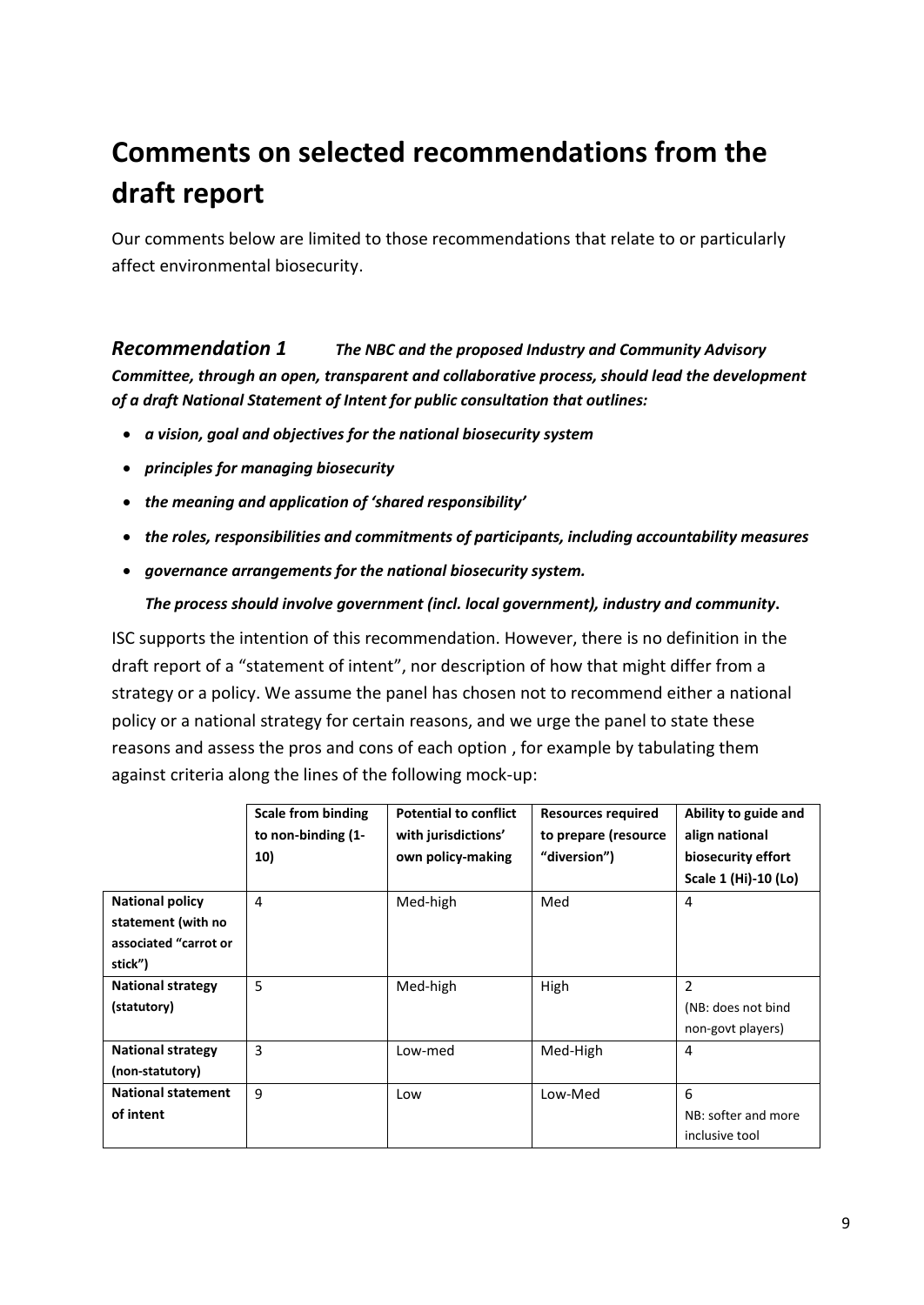We can see that a statement of intent – as a briefer and less formal document than a policy or strategy – may suffice for well-developed (i.e. non-environmental) aspects of biosecurity. Being less formal in tone, it may also facilitate a sense of ownership or inclusion among nongovernment players, including community representatives. But we do not consider it will have sufficient force nor specificity to drive the necessary reforms in environmental biosecurity.

ISC therefore recommends the development of a stand-alone national policy statement on environmental biosecurity. This would provide greater momentum to address the major gaps in environmental biosecurity that the panel has noted. The statement should be developed through an open inclusive process. Aligned with the national statement of intent, it should be a more detailed and prescriptive document, specifying the ways in which Australia will strengthen environmental biosecurity, and the associated roles, responsibilities, outputs, outcomes and milestones.

We note and support the final sentence of this section, urging jurisdictions to support the development of the capacity of those involved in biosecurity.

**ISC response/recommendation**: Retain recommendation 1 and in the final report of the IGAB review, recommend the preparation of a national policy statement on environmental biosecurity.

<span id="page-9-0"></span>*[Recommendation 7](file:///C:/Users/Charlie/Documents/Charlie) IGAB2 should include an explicit commitment by jurisdictions to support financially, decisions agreed to under NEBRA, but look to put in place systems that ensure decisions are evidence-based and transparent, in keeping with best risk management principles, and that give confidence to governments and the community that funds are being committed wisely and appropriately.*

We strongly agree with this recommendation but urge that 'precautionary' be inserted between 'evidence-based' and 'transparent'. The precautionary principle is critical to biodiversity conservation and biosecurity, and is required under the Convention on Biological Diversity (CBD) and national environmental law.

There are many barriers to the National Environmental Biosecurity Response Agreement (NEBRA) being triggered. NEBRA has been adapted from the industry-based agreements, and so its decision-making processes are more suited to well-understood threats, not environmental threats with which limited knowledge and a high level of uncertainty is often associated.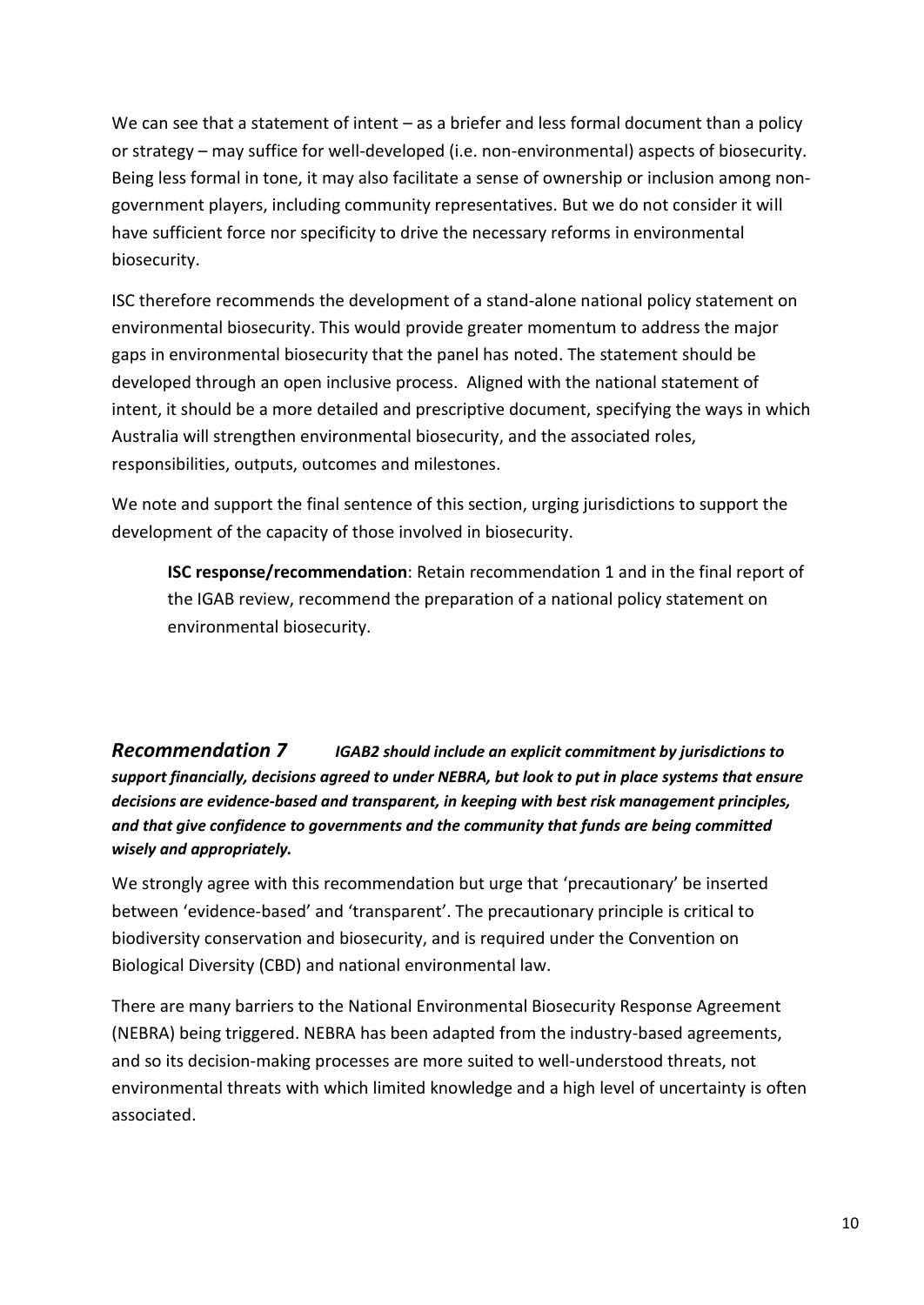For example, NEBRA requires that eradication be 'likely' before parties agree to proceed with an eradication attempt. For some high risk invasive species, the likelihood of success cannot be confidently assessed until the eradication methods are applied and refined in the field. There is also a requirement to show that eradication will be beneficial on the basis of a benefit-cost analysis. For most environmental incursions, this is impractical since there is no acceptable method by which to evaluate environmental costs and benefits in environmental terms and there is often too little information to be specific about the environmental costs of an invasive species.

We recommend that the NEBRA five-year review recommend improvements to the criteria for NEBRA activation, to better take into account the uncertainties associated with eradication methods and the difficulties of applying benefit-cost analyses to environmental biosecurity.

**ISC response/recommendation**: Support recommendation 7.

**ISC response/recommendation**: Insert 'precautionary' into IGAB review recommendation 7 after 'evidence-based'.

**ISC response/recommendation**: ISC recommends that in its final report the panel recommends that the NEBRA review should take into account eradication uncertainties and the difficulties in undertaking benefit-cost analyses when considering NEBRA activation.

<span id="page-10-0"></span>*[Recommendation 8](file:///C:/Users/Charlie/Documents/Charlie) Jurisdictions should institute formal arrangements between agriculture and environment agencies to define the objectives of cooperation, leading and support roles, information flows, resources and deliverables. The Australian Government agriculture and environment departments should enter into a Memorandum of Understanding, modelled on those with health and immigration agencies.*

This is an excellent recommendation, fully supported by ISC.

We note the suggestion that environment agencies may have been "let ...off the hook" regarding biosecurity responsibilities due to the 2013 streamlining of Council of Australian Governments (COAG) arrangements. As the last paragraph in the section states, however, environment agencies are not off the hook, as they have lead responsibility for biodiversity conservation, and biosecurity (prevention and mitigation of invasive species threats) is central to biodiversity conservation.

**ISC recommendation**: Support IGAB review recommendation 8.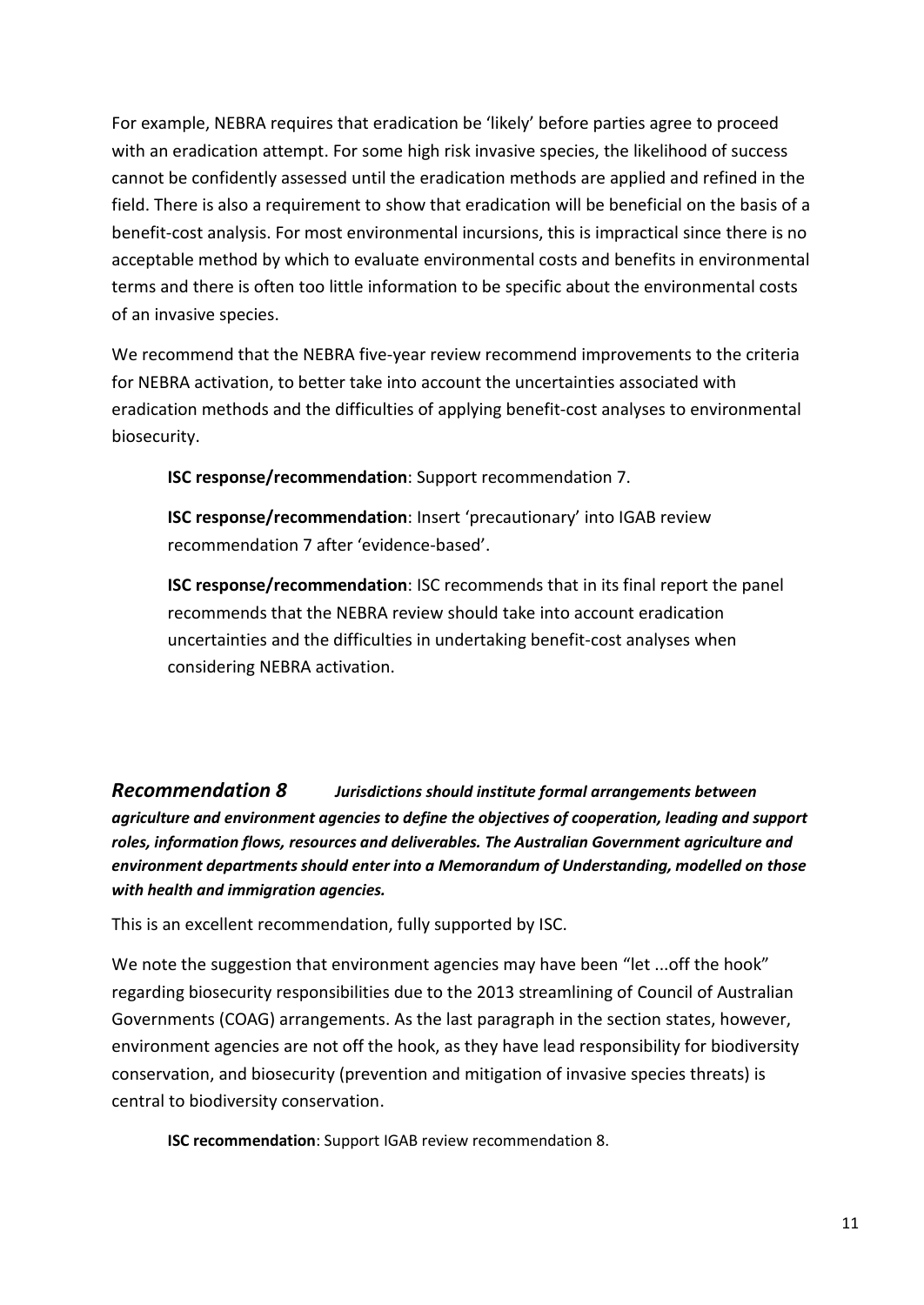#### <span id="page-11-0"></span>*[Recommendation 9](file:///C:/Users/Charlie/Documents/Charlie) The IGAB should make clearer commitments to environmental biosecurity and include:*

- *the principle of ecologically sustainable development*
- *acknowledgement of Australia's international responsibilities under the Convention on Biological Diversity*
- *a program of work to determine, plan and prepare for national priority pests and diseases impacting the environment and native species*
- *a focus on environment and community as well as industry partnerships*
- *invertebrate transmitted diseases as well as animal diseases.*

ISC strongly supports this recommendation.

Given the importance of the precautionary principle as part of the Convention on Biological Diversity (CBD) and as one of the guiding principles for the National Strategy for Ecologically Sustainable Development (ESD), we urge the panel to recommend the specific inclusion of the precautionary principle in the IGAB agreement (see also our response to recommendation 12, below).

The precautionary principle is essential to environmental biosecurity. Article 8(h) of the CBD specifies that the decisions relevant to preventing, eradicating, containing and controlling invasive species are central to states' compliance with this treaty. As the treaty incorporates the precautionary principle, therefore the decision making of signatory states like Australia around invasive species must therefore also do so.

As we say above in characterising the differences between agricultural and environmental biosecurity, 'While impacts on cultivated species can be predicted with reasonable accuracy, there are high levels of uncertainty about impacts in the natural environment due to complex interactions, long timeframes... lack of knowledge. … The combination of great uncertainties, long timeframes [and] limited management options requires an especially precautionary ...approach...'

All government players with responsibility for environmental biosecurity must apply the precautionary principle in their work both in order to comply with the CBD, and to effectively prevent and mitigate impacts on Australia's biodiversity.

Many decisions within biosecurity are precautionary – for example, the approach of refusing entry to new organisms unless they pass a risk assessment, and elements of the risk assessment process such as requiring a certain threshold of information about risks before determining whether a particular import will be approved. Unfortunately, many other biosecurity decisions relevant to the environment are not precautionary. For example, when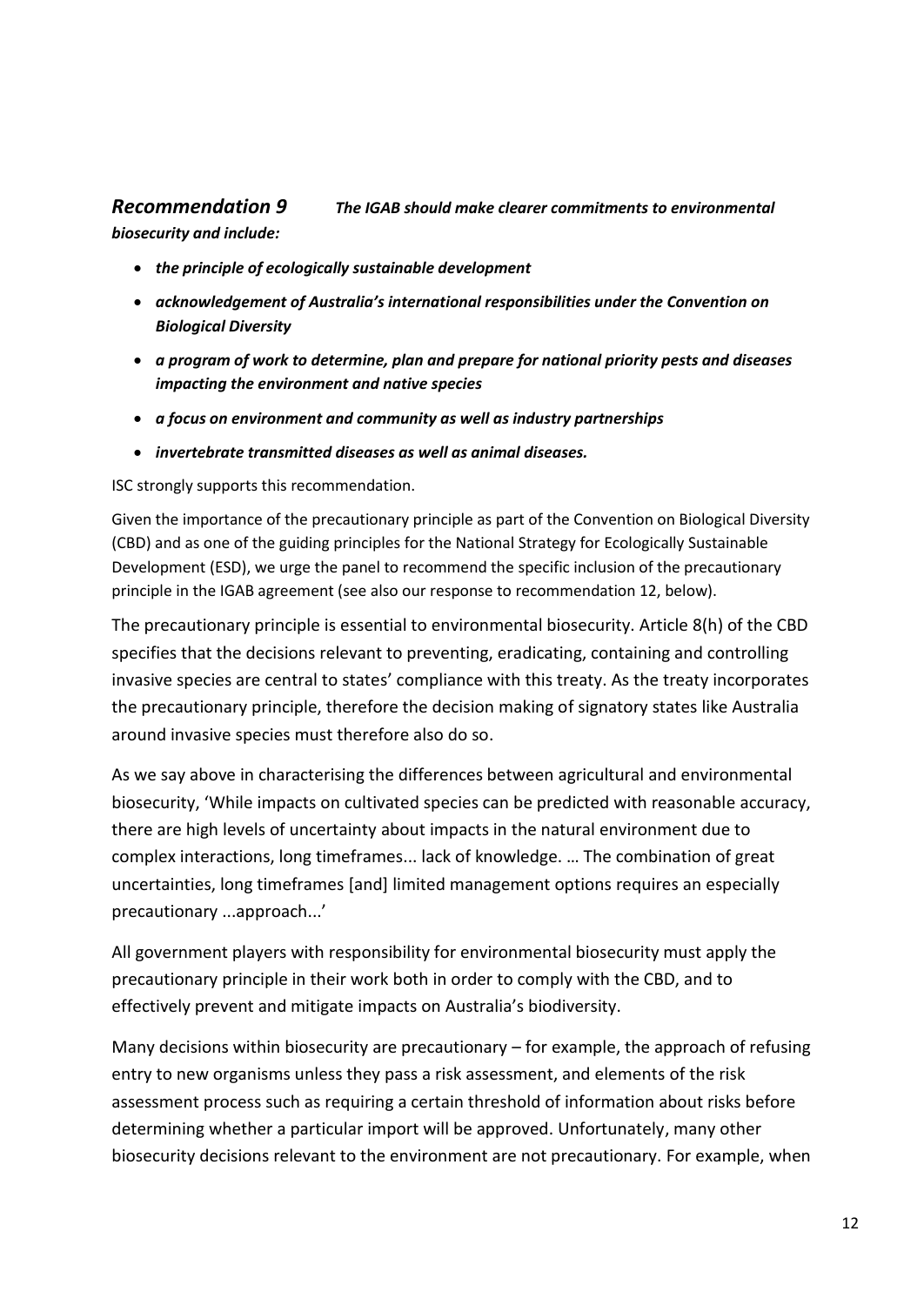there is uncertainty about the impacts of an organism or about the feasibility of eradication, the usual approach of the National Management Group (or its consultative committee) has been to not proceed with eradication. This was particularly evident in the responses to incursions of myrtle rust, the smooth newt and the Asian honey bee.

The draft report, on page 41, states: "This panel sees no compelling reason to differ" with the Beale review that "the precautionary principle as spelt out in the EPBC Act was 'unlikely to be consistent with the requirements of the SPS Agreement'". We make several observations in response to this statement:

- The Beale Review only said that it was "unlikely", not that it was certain that the World Trade Organisation Agreement on the Application of Sanitary and Phytosanitary Measures (SPS Agreement) and CBD provisions would prove inconsistent
- Other parties to both agreements have included the precautionary principle or approach in biosecurity laws or policies.
- The inconsistency (if there is one) *already exists* in that Australia has a statute that expresses a commitment to the precautionary principle in assessing the risks of live imports and managing invasive species impacts on matters of national environmental significance such as threatened species (the EPBC Act).
- Application of the precautionary principle is needed to effectively protect Australia's natural environment from biosecurity threats.

If there is a problem (an inconsistency) here, the appropriate course of action is for the panel to recommend ways of resolving or reconciling it. Otherwise it may appear that the panel is tacitly endorsing non-compliance with Australia's CBD commitments.

It is also important to provide guidelines about how the principle should be applied in biosecurity practice. Thoughtful guidelines may also be one way to manage any perceptions of inconsistency with the SPS agreement. Although such guidelines are beyond the scope of this submission, ISC would be pleased to provide information and ideas about guidelines for application of the precautionary principle to the panel at a later date.

For clarity we urge that the second dot point of recommendation 9 include the words "*acknowledgement of Australia's international responsibilities under the Convention on Biological Diversity and its associated targets and protocols"* [our addition in bold]. We refer here in particular to the Aichi Biodiversity Targets, the Cartagena Protocol on Biosafety and the Nagoya Protocol on Access to Genetic Resources and the Fair and Equitable Sharing of Benefits Arising from their Utilization.

We urge the panel to recommend the inclusion in the "program of work" of a sub-program to actually *control* high and very high risk environmentally invasive species (not just those of national priority), i.e. to eradicate or contain these species.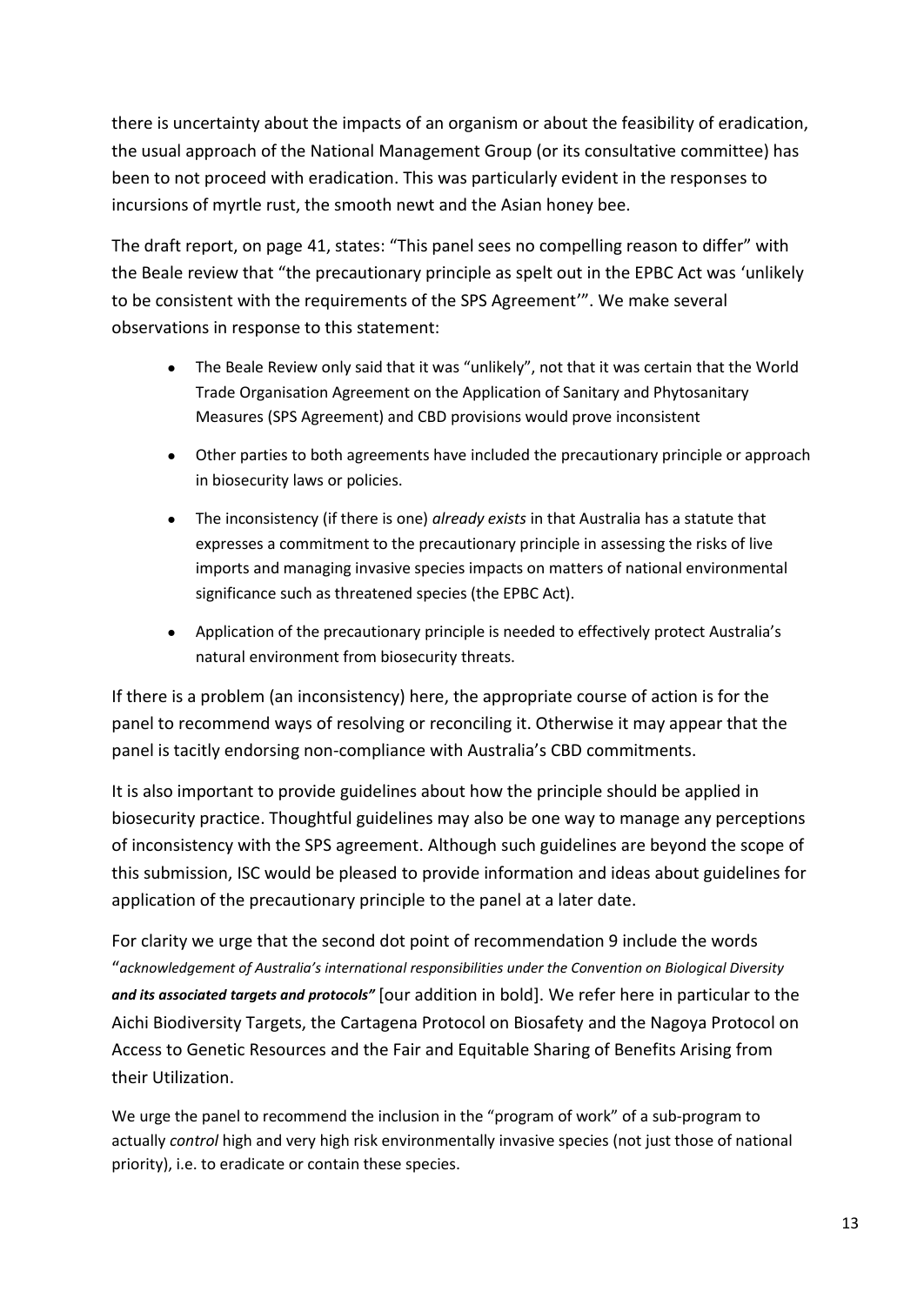In reporting on the effectiveness of environmental biosecurity arrangements the proposed chief environmental biosecurity officer should ensure that not only the arrangements but their outcomes are reported on, including biophysical outcomes.

The final dot point of the issues to be included should add reference to plant diseases, to read, "*invertebrate transmitted diseases as well as animal and plant diseases*" (insertion in bold).

#### **ISC response/recommendation**:

Retain recommendation 9, with the addition of 'and plant' to the final dot point in relation to diseases, and reference to a specific program of work to control high and very high risk environmentally invasive species.

Recommend that the precautionary principle is included in the IGAB agreement to be taken into account in all environmental biosecurity decisions, in compliance with the CBD. Further recommend that the panel recommend jurisdictions develop agreed guidelines for the practical application of the precautionary principle under IGAB.

<span id="page-13-0"></span>*[Recommendation 10](file:///C:/Users/Charlie/Documents/Charlie) The Australian Government should establish the senior, expert position of Chief Environmental Biosecurity Officer within the environment department. A less preferred option is to house the position in the agriculture department. The position should report on the effectiveness of Australia's environmental biosecurity arrangements and achievements. Reports should be made publicly available.*

This is an excellent recommendation which we support, subject to deleting the 'less preferred' option.

The position of Chief Environmental Biosecurity Officer can provide the leadership and focus essential for improving environmental biosecurity. Without a leader, work on environmental biosecurity will continue to be uncoordinated and receive little attention.

The environment department is the most obvious and effective place for this position. This would facilitate the engagement of the environment department and ensure that its resources, expertise and authority are fully utilised. It is noteworthy in this context that the Chief Medical Officer is housed in the Department of Health despite aspects of biosecurity for human health being overseen by the Department of Agriculture and Water Resources (DAWR).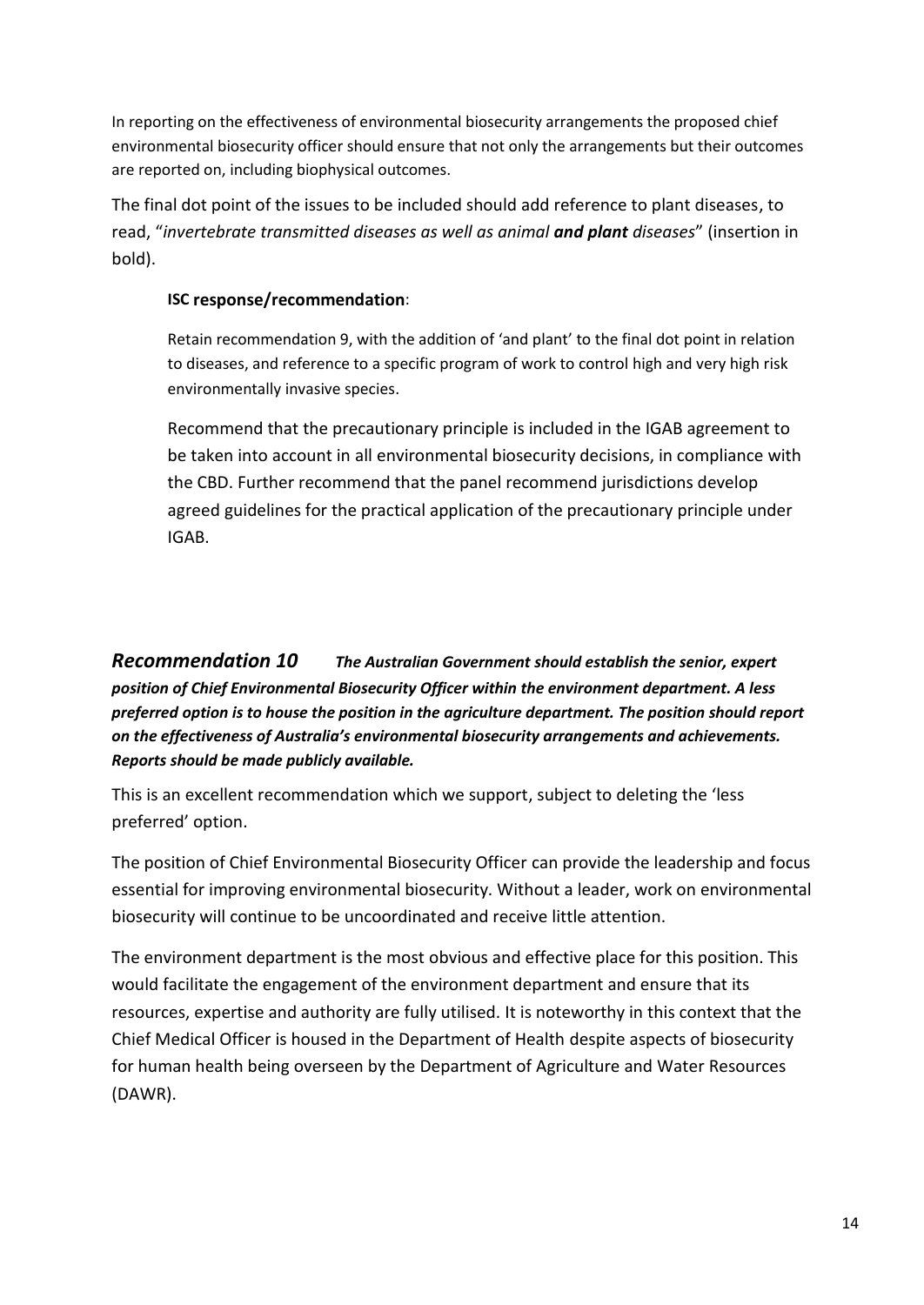DAWR for obvious reasons has an agricultural culture. An ecological culture and expertise is needed to lift environmental biosecurity from being an 'add-on' to agricultural biosecurity, and this can only be provided by the environment department.

Public reporting on the work of the Chief Environmental Biosecurity Officer will help ensure accountability and measure progress. Such reporting should be at least yearly against work program targets.

**ISC response/recommendation**: Retain recommendation 10, but delete the 'less preferred' option. The Chief Environmental Biosecurity Officer should be housed in the environment department.

<span id="page-14-0"></span>*[Recommendation 11](file:///C:/Users/Charlie/Documents/Charlie) The NBC should establish and resource a new Environmental Biosecurity Committee (EBC), comprising government and external environment biosecurity experts and representatives from both the animal and plant sectoral committees of the NBC, to support the role of the Chief Environmental Biosecurity Officer. The role of the EBC should be reviewed following its work to prioritise national biosecurity risks impacting the environment.*

We strongly support this recommendation as essential to strengthening environmental biosecurity.

For the past five years the National Biosecurity Committee (NBC) has failed to address the deficiencies in environmental biosecurity. One exception – the delivery of NEBRA to respond to new incursions – has been of limited effectiveness because it hasn't taken into account the differences between environmental and agricultural biosecurity. Something needs to change to properly focus NBC on environmental biosecurity threats.

The plant health and animal health committees of NBC do a good job in preparing for and responding to commercial plant and livestock biosecurity threats respectively. The plant health committee has not had a strong focus on invasive ants until the last six months.

The Invasive Plants and Animals Committee has given some attention to vertebrate pests and weeds that may impact on the environment, but has failed to advance work at the national level on several issues, including escaped garden plants and legal and illegal exotic pet birds, reptiles, mammals and fish. The recently exhibited draft Australian Pest Animal Strategy and Australian Weed Strategy are two examples of low ambition and little action by these committees.

The marine pest sectoral committee has been progressing important work on ballast water and biofouling but has not to date adequately represented environmental interests.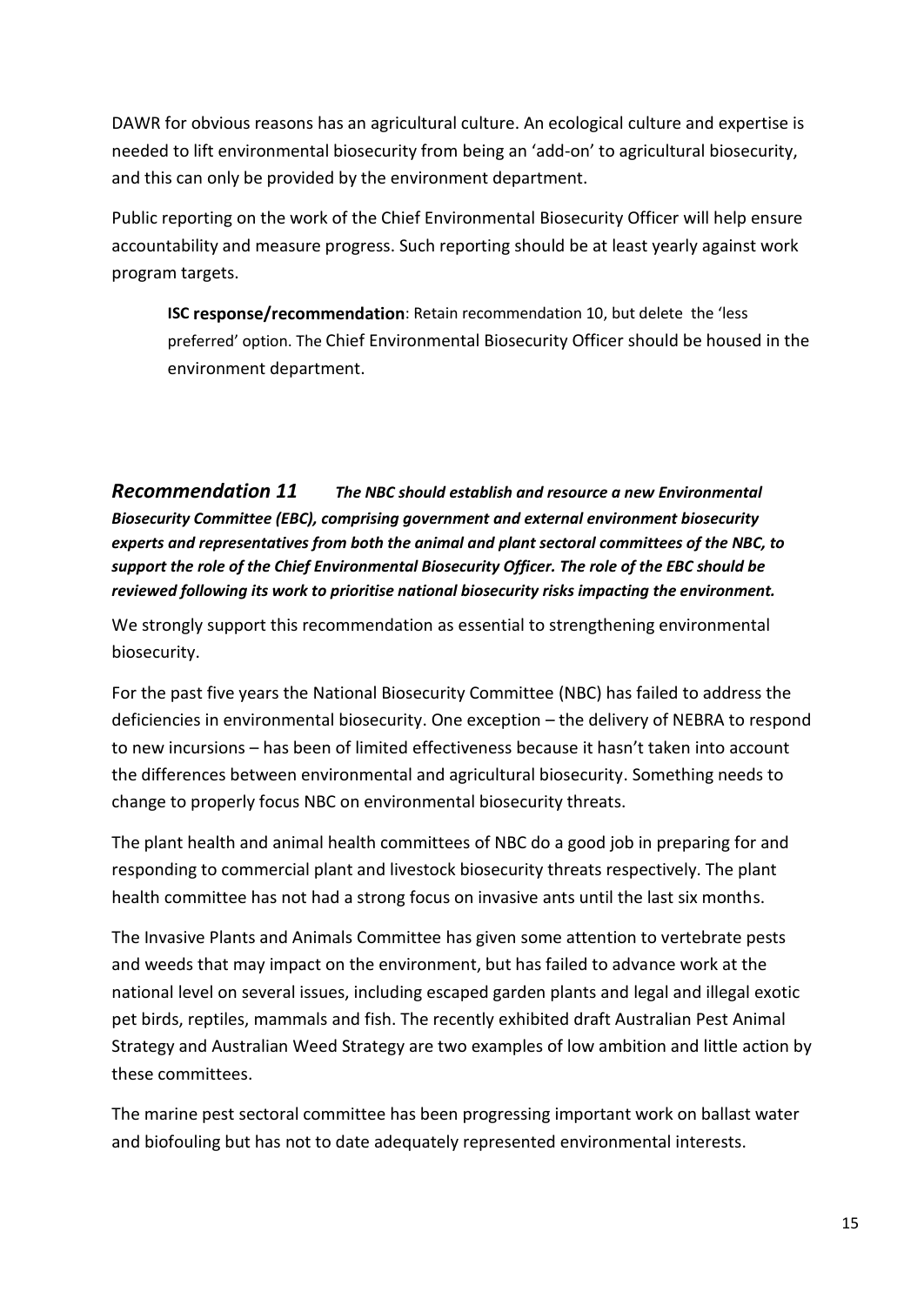A clearly tasked, properly funded and proactively chaired environment biosecurity committee of NBC should take the lead on addressing the shortcomings of Australia's environmental biosecurity. It would work best if federal, state and territory environmental departments played the lead role in the committee's work, in liaison with their agricultural counterparts, and developed their advice in partnership with environmental stakeholders and experts.

This is essential to develop approaches to environmental biosecurity that are consistent with conservation priorities, ecological theory, and to properly engage environmental stakeholders.

It is vital that approaches to environmental biosecurity take account of the differences between agricultural and environmental biosecurity (as outlined in the introduction). Because of these differences, committee members with an ecological understanding of the problems and potential solutions are needed to progress work through an environmental biosecurity committee under NBC.

To examine the suitability of such a change, one needs only to turn it on its head: If the membership and nominal role of the NBC and all of its committees were comprised of only environmental remits, experts and players, would the interests of agricultural biosecurity be well served? The answer is clearly no.

The recommendations in the draft report relating to improved transparency of the NBC and its committees will help ensure that the new committee is vigorous and productive in its role, complementing the roles of other committees.

The work of the plant health and animal health committees can continue as before since they are almost exclusively focused on threats to agriculture, but development of an invasive ants biosecurity plan should be moved to the Environmental Biosecurity Committee. Parts of the work of the Invasive Plants and Animals Committee that have a clear environmental focus such as work on environmental weeds and illegal pets should be referred to the Environmental Biosecurity Committee. Remaining gaps can be identified through the systematic identification of diseases and pests of native plants and native animals (excluding vertebrate pests which are already done) and by developing the necessary biosecurity plans.

A mature approach to the biosecurity system requires an understanding that it is good and important for some elements of the system to have their hearts and heads immersed in agriculture; just as it is good and important for other parts of the system to have their hearts and heads immersed in environment. Instead of an exclusively agricultural or environmental culture, the system must achieve a culture of multi-disciplinary respect and purposeful performance orientation.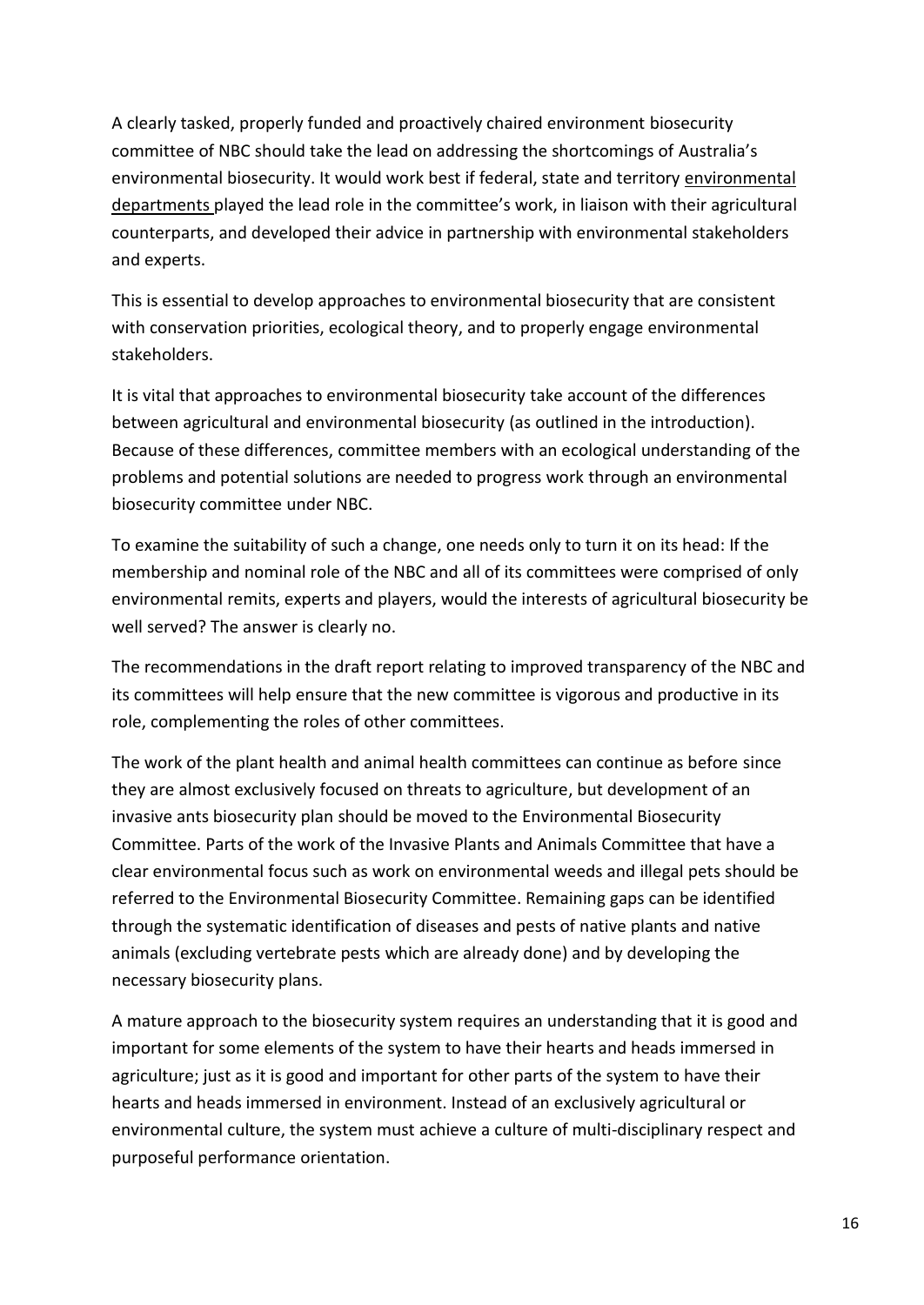The Environmental Biosecurity Committee will need good linkages to academia, community, and to conservation land managers.

**ISC response/recommendation**: Retain IGAB review recommendation 11.

### <span id="page-16-0"></span>*[Recommendation 12](file:///C:/Users/Charlie/Documents/Charlie) Greater and explicit roles should be developed for AHA and PHA in environmental biosecurity, instituted through amended constitutions and expanded board expertise.*

We strongly oppose this recommendation because we believe it is unrealistic and unachievable. Instead we support the creation of Environment Health Australia (EHA) or a similar collaborative body tasked specifically with preparing for environmental biosecurity risks.

Specialist bodies already exist for agricultural plant diseases (Plant Health Australia), livestock diseases (Animal Health Australia) and diseases of humans and livestock transmitted by native wildlife (Wildlife Health Australia). There is no specialist body charged with developing biosecurity plans, surveillance plans and contingency plans to address environmental biosecurity risks. As a result, *this work has not been done*.

Over the past ten years there have been repeated suggestions that Plant Health Australia and Animal Health Australia could expand their operations to include the environment. Such a change was recommended by the Beale review (2008), the National Biosecurity Advisory Committee (2012) and the Senate inquiry into environmental biosecurity (2015).

However, there is no evidence that Plant Health Australia and Animal Health Australia are capable of undertaking this work in a meaningful way. Indeed, it would require revolutionary institutional changes in the way that they operate. It is unlikely that the consensus needed from industry members of Plant Health Australia and Animal Health Australia will ever be achieved to modify their company constitutions to enable the necessary environmental focus. Effective engagement and involvement of the environmental sector by the existing bodies is also highly unlikely. Expanding the responsibility of these mainly agricultural bodies would ensure that environmental biosecurity continues to be treated as an add-on to agricultural biosecurity rather than dealing with the major differences as outlined in the introduction.

Plant Health Australia itself recognised the need for a separate body in their submission to the Beale review:

"For environmental pests there are many more stakeholders across government, industry and the community than is the case with commercial specific pests. Major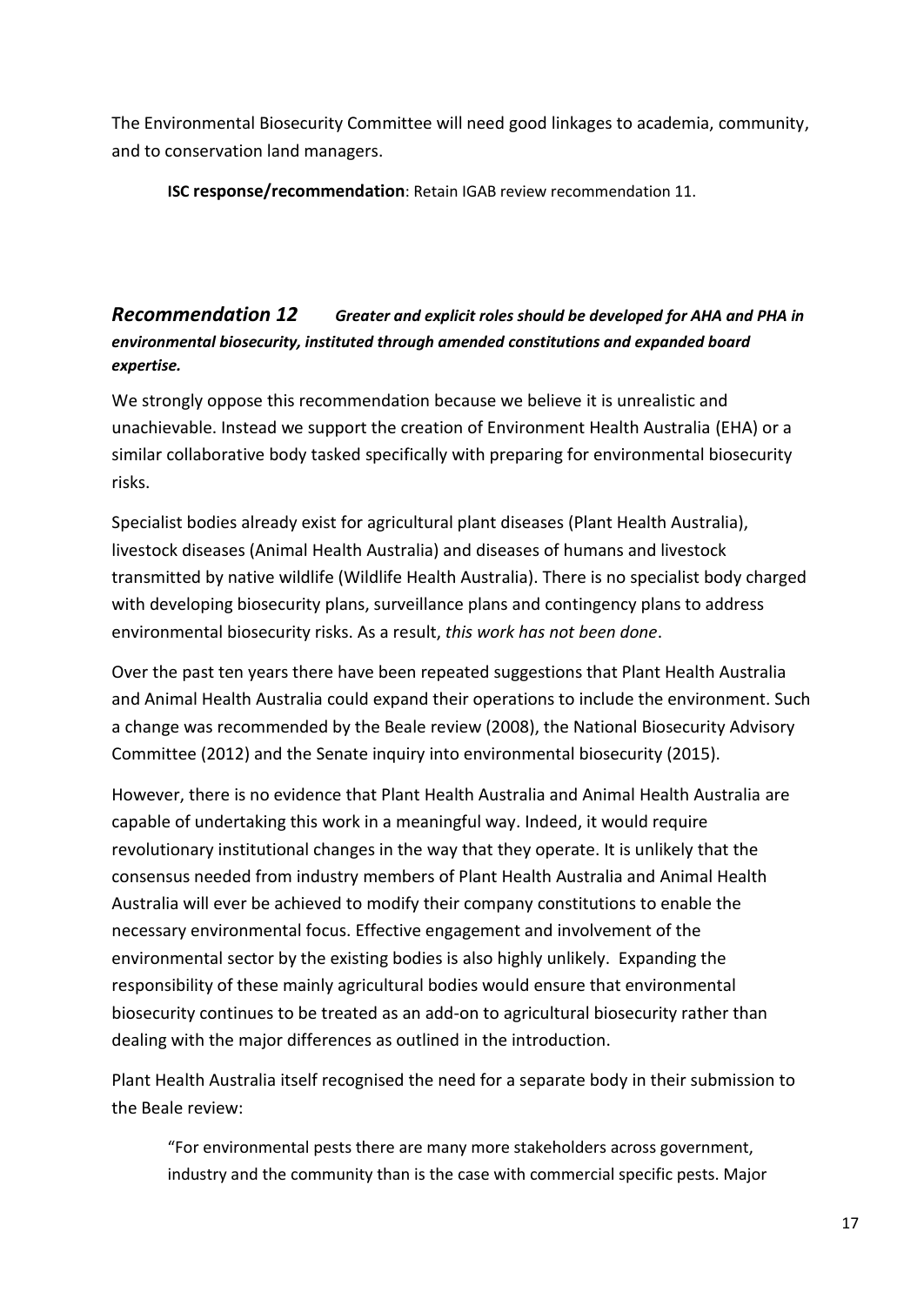challenges lie ahead in forming links and partnerships between these groups and along the continuum. Trust, goodwill and impartial decision making will be important and consideration needs to be given to establishing an independent body similar to Plant Health Australia to create the framework and coordination for partnerships to operate." (p. 24).

Arguments by the federal government raised in opposition to creating Environment Health Australia vary but it appears the main reluctance is the cost and an in-principle opposition to creating new stand-alone bodies. The federal and state/territory governments have invested many millions of dollars in developing plans and strategies to improve industry biosecurity – more than \$20 million over the five years from mid-2008 to mid-2013.

Given how far environmental biosecurity lags behind agricultural biosecurity, there is good reason for the federal government to invest even more in an equivalent environmental body to deliver large savings in the public interest. It will also save money in the long-term due to more effective biosecurity. Bolting environmental functions onto existing industry structures is not cost effective since these bodies are unable to give environmental threats the priority and focus warranted, nor to effectively involve the community sector.

Creating a standalone body is the only practicable way to achieve the focus needed.

We urge the panel to grasp this opportunity to recommend the establishment of Environment Health Australia, complementing PHA and AHA and providing a strong platform for coordinating strengthened environmental biosecurity preparedness in Australia.

If the idea of a stand-alone body to perform the preparedness work envisioned in the proposal to establish EHA is rejected, a credible alternative needs to be proposed. Without a major change in institutional arrangements we do not believe that the important preparedness work for environmental biosecurity threats will be carried out by the Department of Agriculture and Water Resources.

#### **ISC response/recommendation**:

Replace recommendation 12 with a recommendation to establish Environment Health Australia or a similar standalone collaborative body charged with environmental biosecurity preparations.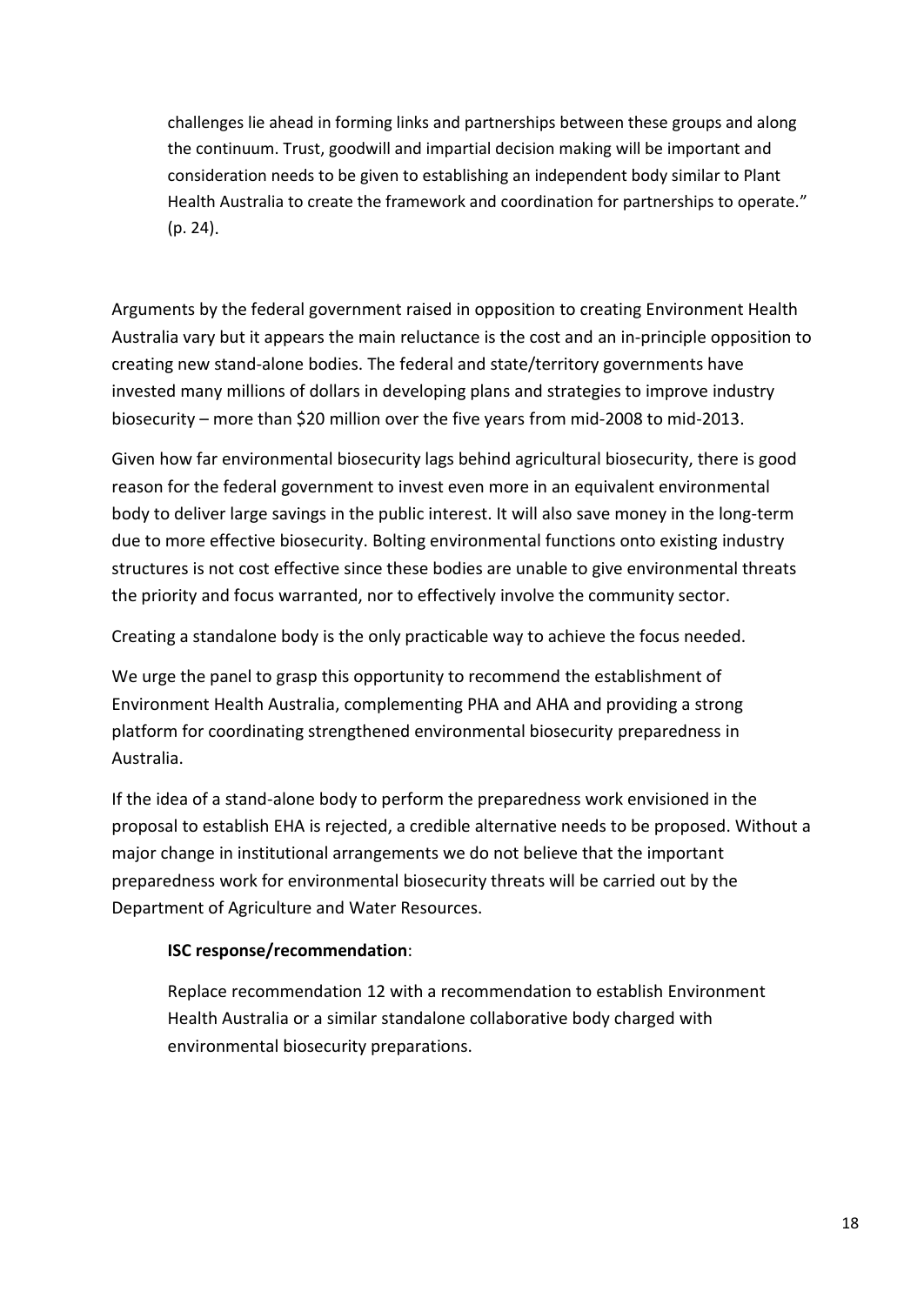#### <span id="page-18-0"></span>*[Recommendation 13](file:///C:/Users/Charlie/Documents/Charlie) Jurisdictions should adopt a systematic approach to determine and plan for national priority animal, plant and environmental pests and diseases.*

This recommendation is supported by ISC with some minor wording changes to strengthen its meaning and effectiveness.

The need to undertake a systematic approach to determining national environmental pests and diseases arises from Australia's international obligations. As the CSIRO pointed out in its submission to the 2015 Senate inquiry into environmental biosecurity,

"As a signatory of the CBD [Convention on Biological Diversity], Australia has accepted the Aichi Targets of which target 9 is: '*By 2020, invasive alien species and pathways are identified and prioritized, priority species are controlled or eradicated and measures are in place to manage pathways to prevent their introduction and establishment*'. Where there has been a process of prioritisation of species as threats to the environment in Australia, this process has only been applied by some sectors and some threat types. Moreover, no assessments have been made since 2009."

To date, only those species that are commonly known to cause high levels of damage have been included, on a very short list of national priorities.

In the context of deciding priorities, we note that Australia's appropriate level of protection in relation to biosecurity (ALOP) was chosen to be protection that reduces "...risk to a very low level but not to zero". This risk setting was chosen principally with trade and agriculture in mind. ISC believes that an acceptable level of risk relating to environmental biosecurity is lower still- approaching zero in fact. Notwithstanding this view of ours, even the nation's chosen ALOP (a "very low level" of risk) suggests that a short list of very highly damaging taxa will not suffice in establishing national biosecurity priorities.

In 2009 an attempt was made by ABARES (for the former environment committee of the National Biosecurity Committee) to construct a priority list of environmental biosecurity priority species. That list was not comprehensive and was not used. In determining the priorities for environmental biosecurity focus, the development of a short list of priority species is certainly not useful or effective because of the large number of species of environmental concern and the limited information available about these threats.

Therefore a ranked list of all taxa of environmental concern is a more effective and useful tool in environmental biosecurity. This must also be coupled with a strong focus on identification of priority *pathways*- a critical step in effective environmental biosecurity.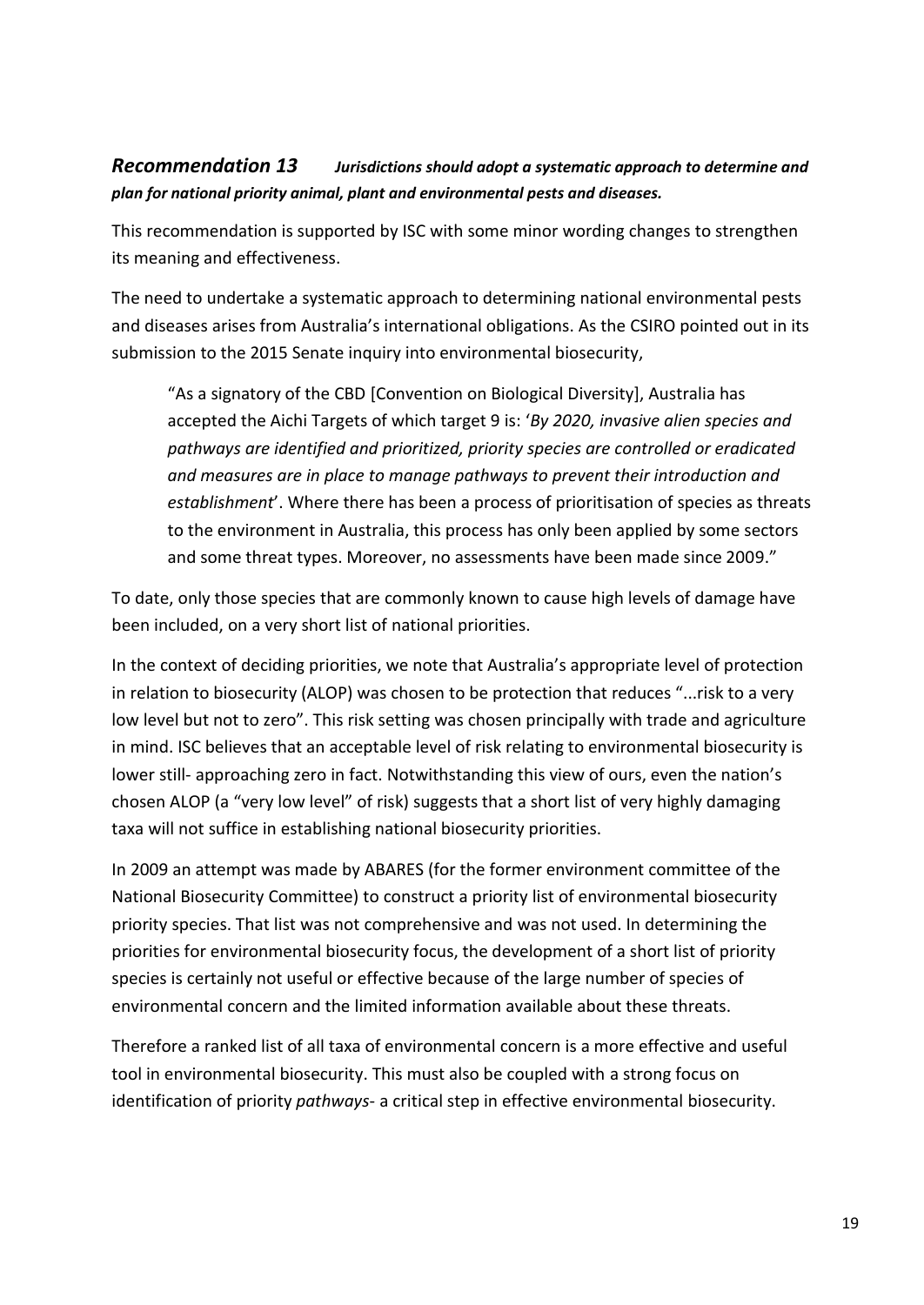Such an approach was recommended by CSIRO in its submission to the 2015 Senate inquiry into environmental biosecurity.

#### CSIRO wrote:

Biological invasions with negative impacts on the environment are a diffuse threat because;

- i. there are long lists of potential invasive species with known invasion histories elsewhere,
- ii. the unique Australian context could allow many introduced species to become invasive despite no invasion history elsewhere, and
- iii. the likelihood and frequency of introduction events are generally unknown.

Therefore general and generic proactive surveillance against all potential threats is not cost-effective.

Surveillance can be cost effective for known high priority invasive alien species where an emergency response through eradication or containment is considered possible. Such well known threats still make up a long list (e.g. see Appendix 1). Environmental biosecurity surveillance may also be cost effective where it can be focused on known high risk pathways or ports of entry and risk assessment can be effectively applied to questions of pathway or port of entry risk

There is an ambiguity in the IGAB review recommendation: it is unclear if it means that all jurisdictions should adopt the one systematic approach to prioritisation, or that each jurisdiction ought to each adopt a systematic approach, which may differ. We urge that the recommendation be firmed up to propose that all jurisdictions apply one consistent systematic approach.

**ISC response/recommendation**: Retain recommendation 13 with minor rewording to: (a) include the identification of priority pathways; (b) clarify that all IGAB jurisdictions must apply one consistent systematic approach.

#### <span id="page-19-0"></span>*[Recommendation 14](file:///C:/Users/Charlie/Documents/Charlie) The NBC should lead five-yearly national-level risk prioritisation for emerging animal, plant and environmental risks and pathways, in partnership with system participants, reporting to AGSOC and AGMIN.*

ISC supports national risk and pathway prioritisations, but the proposed methodology is not suitable for biosecurity threats of environmental concern.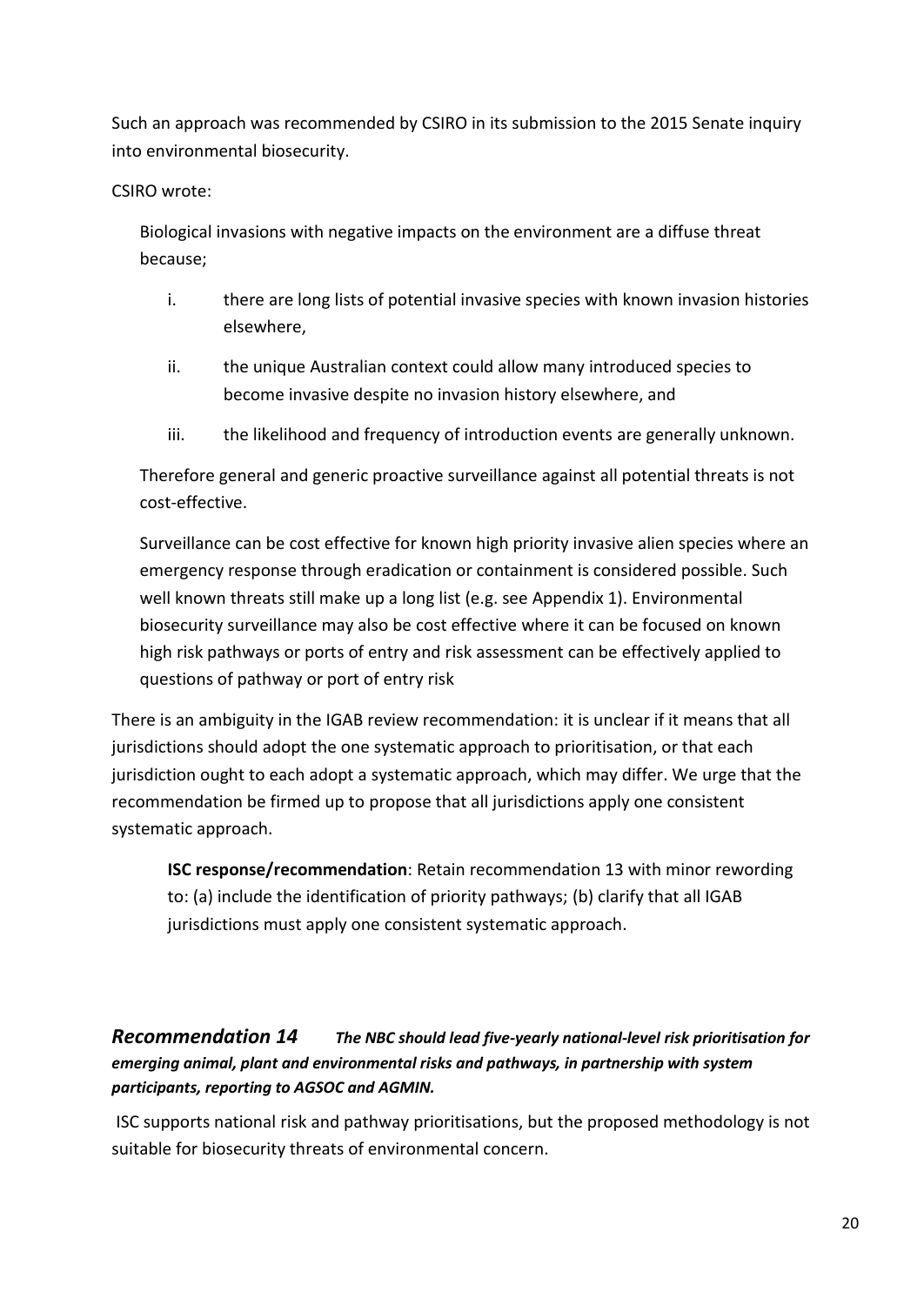Firstly, the idea of only using national criteria or thresholds avoids a response to threats of local, regional or state level significance. The national biosecurity system which focuses on prevention and early action is effectively our only line of defence for preventing new pests and diseases that can harm the natural environment. State governments, other 'relevant industries' and local communities are unable to put in place pre-border, border and post border controls to stop these species and so are reliant on collaborative national biosecurity defences to prevent and rapidly address biosecurity threats at their geographic level.

It is suggested when 'conducting preliminary assessment' (page 41) that one criterion is that there is 'a clear benefit from national effort and/or response'. As there is no agreed method of determining environmental costs or benefits relating to biosecurity, environmentally invasive species must be assessed on the basis of expert environmental/ecological opinion, for example through the expert-based strategic foresighting exercise proposed below.

As suggested in our comments on recommendation 13, environmental biosecurity risks are characterised by poor knowledge, a high degree of uncertainty and potentially large and permanent impacts, and so a greater emphasis on priority pathways is essential. Identified priority pests could serve as indicator species to gauge the success of efforts to reduce risks from pathways and to guide surveillance activity. On its own, a priority list of species of national environmental concern should not be the sole target for biosecurity efforts.

Therefore, 'figure 4 Determining national plant, animal and environmental pests and diseases' should be modified. The first three steps of the diagram under the heading 'Profiling priorities' would begin with conducting an evidence-based synthesis of existing published material to develop a prioritised list of risks and pathways, followed by a strategic foresighting exercise to identify and prioritise future and unknown risks and pathways. The results of these two processes would then be integrated to form a combined priority list of environmental biosecurity risks and pathways.

The first step in the 'Pest and disease activity planning' described in Figure 4 would be 'risk management measures' rather than 'risk assessment'.

This type of process will be followed in the environmental biosecurity risks and pathways project that the Invasive Species Council is conducting with Monash University from 2017- 2018 for invertebrates. ISC can provide more information about this on request.

For environmental biosecurity risk and pathways, a ranked list of national biosecurity priorities is superior to a shorter list of just a few known priorities. All species should undergo formal, science-based, transparent (and where a risk to the environment is concerned, precautionary) risk assessment.

The outcomes of these risk assessments should be published, and inform the development of a national ranked priority list. All invasive species with the potential to harm the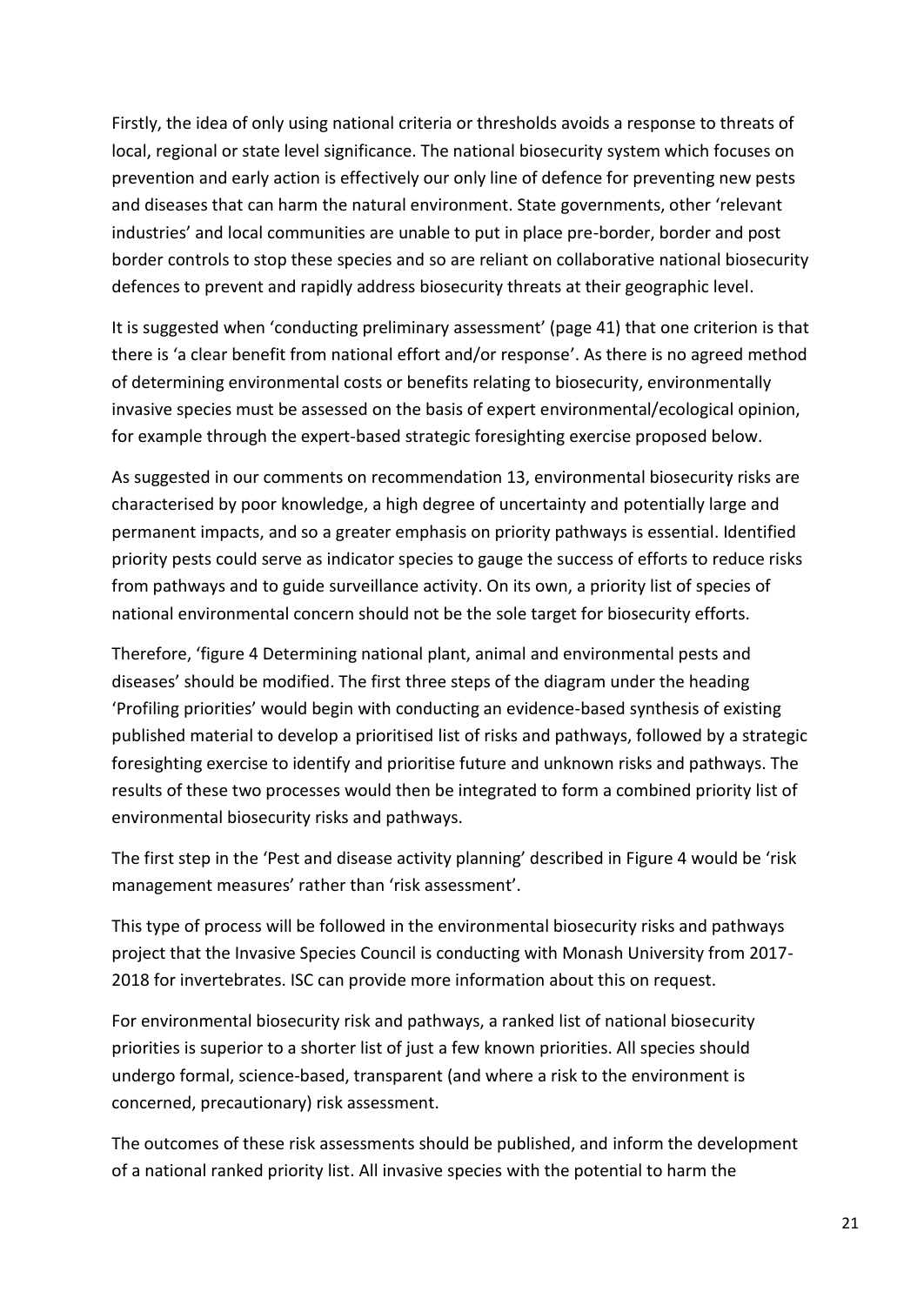environment could be considered priorities, with strategic planning and investment by jurisdictions stretching as far down the list as possible at any given time.

Recommendation 14 says that risk prioritisation will be developed "in partnership with system participants". However, the three stage process described for setting national priorities suggests that the first time the public will get to know of the prioritisation process is when the final approved list of priority species is published. This must be changed. The process must involve publication of preliminary assessments and the ability for the public to nominate species for priority assessment.

This is especially important as the recommendation suggests "reporting to AGSOC and AGMIN". These two bodies are extremely opaque, issuing only general communiqués, and otherwise conducting their work essentially in secret.

If the problems with transparency of the biosecurity system are to be overcome we urge the panel to take every opportunity to recommend measures to shine light on priority setting, risk and pathway assessment and decision making, for example by recommending publication of preliminary assessments as suggested above.

The draft review report proposes that the national priority list is to be reviewed no less than every five years. Preparation of the first list and the development of updates will take some time. We suggest that assessments are developed on an on-going basis with a maximum time period before a full periodic review is completed of five years.

It would be helpful if the final review report's text made a clear distinction between risk assessment and priority-setting. One is an evidence based process, the other a matter of judgment based on that evidence-based process but overlaying judgments about the assets at risk, the resources available etcetera.

The Australian Bureau of Agricultural and Resource Economics and Sciences (ABARES) is currently leading the development of a priority list of weeds and 'potential invasive species with predominantly environmental impacts' (page 41, IGAB review). With their predominant agricultural focus, ABARES is unsuitable for conducting environment risk assessment due to their limited ecological expertise and poorly collaborative culture. Past projects of this type undertaken by ABARES have involved minimal consultation and collaboration and have not demonstrated a sound understanding of ecological perspectives.

**ISC response/recommendation**: Maintain recommendation 14, but modify the first part of Figure 4 that describes the process for determining environmental pests and diseases so that the knowledge synthesis and strategic foresight steps used to determine environmental risks and pathways is included.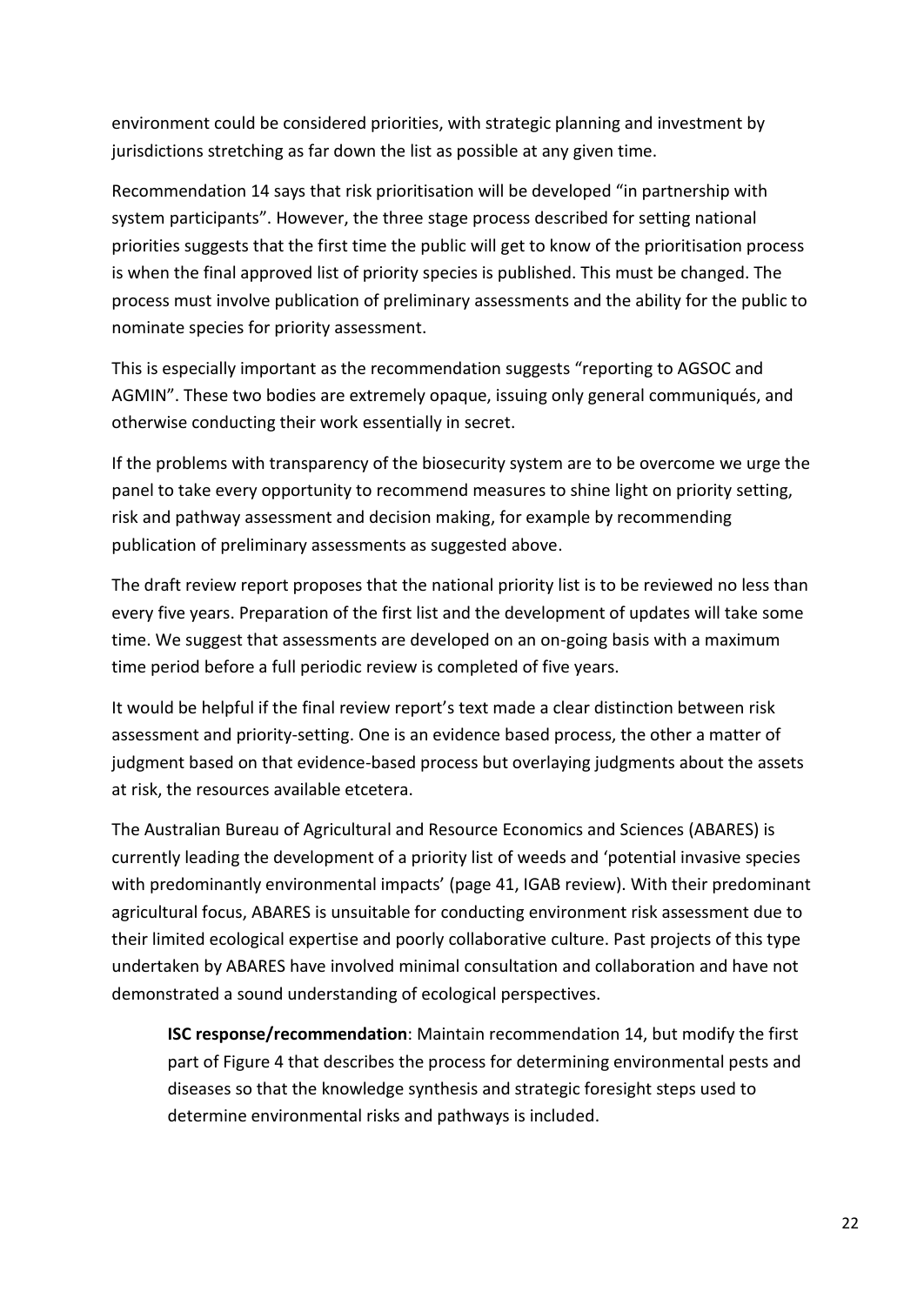<span id="page-22-0"></span>*Recommendation 15 The sectoral committees of the NBC, with the endorsement of the NBC, should develop an agreed set of National Biosecurity R&I Priorities, in consultation with system participants and in line with the agreed national priority pests and diseases. Priorities at a sectoral and cross-sectoral level need to be considered. The priorities should be developed within two years of the final IGAB review report, and should be reviewed every five years*

ISC supports this recommendation with the inclusion of specific measures to ensure its effectiveness in practice for environmental biosecurity, and to include pro-active extension and community engagement priorities.

The National Environment and Community Biosecurity Research Development and Extension Strategy was adopted last year, but lacks a coordinating body or a budget. Without these, substantial progress is unlikely. A logical coordinator is either the proposed Environment Health Australia or the proposed new national biosecurity research institute (see our further ideas on this below). Similar animal health and plant health RD&E strategies are coordinated respectively by Animal Health Australia and Plant Health Australia and have a full time staff coordinator.

Environmental biosecurity lacks a comprehensive priority list of risks and pathways. It will take some time to prepare these priority lists for different taxa. Once priority lists are prepared, the RD&E strategy should be refined to take into account this new information.

We note and welcome the inclusion of extension in the recently published strategy, and we draw the attention of the panel particularly to p. 23 (citizen science) and p. 39 (harnessing the community). We urge that IGAB review recommendation 15 be expanded to include not only research and innovation priorities, but also extension and community engagement priorities. This inclusion will provide jurisdictions the opportunity to develop new and expanded ways of bringing the community closer to Australia's biosecurity system, consistent with the panel's theme of emphasising better community engagement.

Work under the RD&E strategy relies on disparate research bodies such as universities, museums and botanical gardens, and some state and federal government science programs. There is a strong case for a biosecurity research institute to coordinate research effort across Australia. This can include environmental biosecurity provided it is structured with strong environmental representation. It would address serious gaps in coordinated efforts in weeds, diseases and pests of native plants and marine biosecurity.

At present the newly established Centre for Invasive Species Solutions (transitioning from the Invasive Animals CRC, which winds up in June 2017) does not have a strong environmental and biosecurity focus, while the Plant Biosecurity CRC, due to end in mid 2018, has had a limited focus on pests and diseases of native plants. The Plant Biosecurity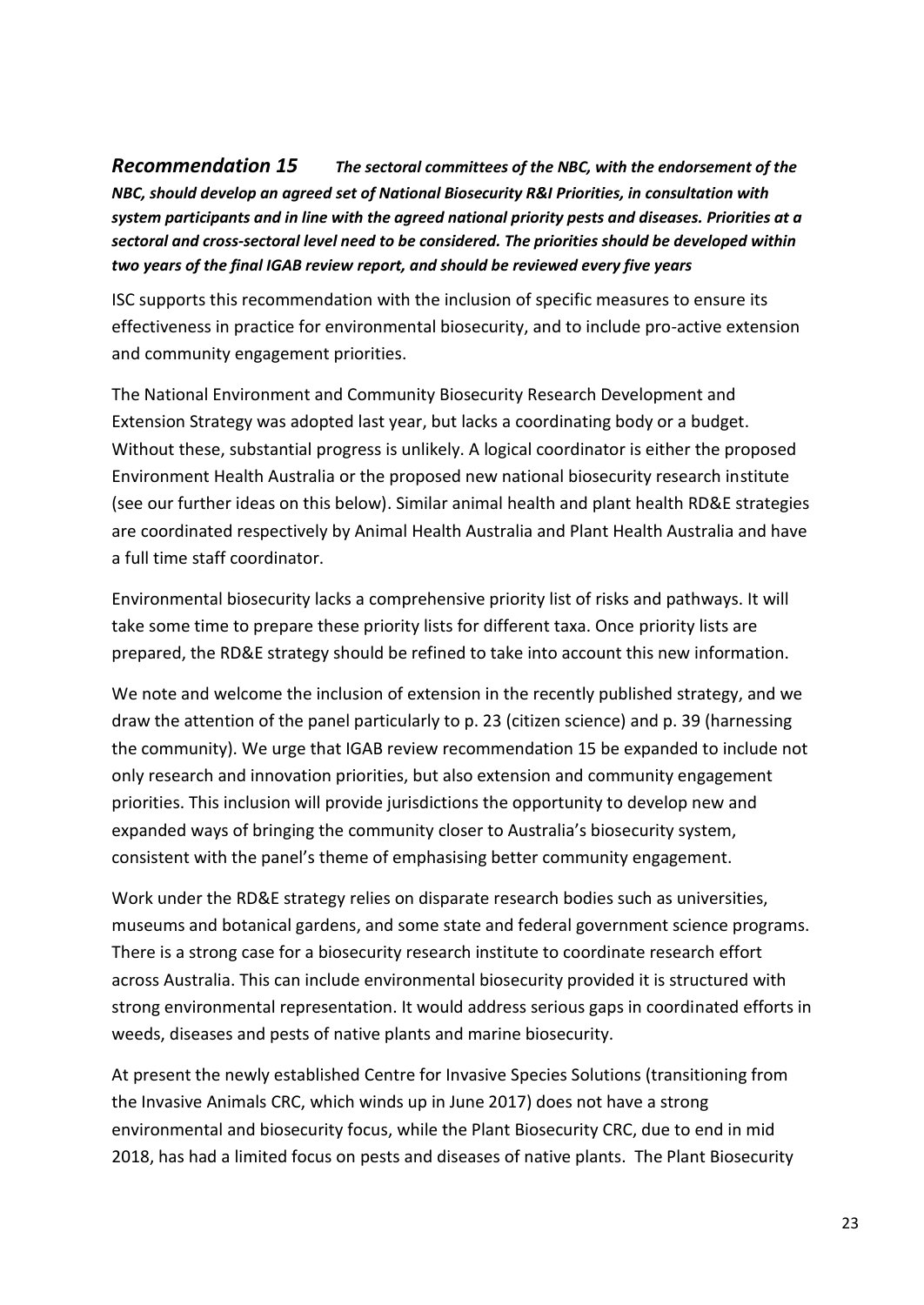CRC proposal for Smart Biosecurity: Australasian Plant Biosecurity Collaborative Science Institute is supported by ISC provided the governance structures include environmental interests and purposes and there is an appropriate funding stream to support environmentally focused research.

ISC is of the view that the research and development corporation model (Option 2 in the relevant feedback question from the draft report) is unsuitable for environmental biosecurity research, and would further delay national coordination of environmental biosecurity research and development.

An ideal way of advancing environmental biosecurity research would be to establish a national research centre for environmentally invasive species, focussed on the cost-effective prevention end of the invasion curve, and on management of invasive species that have environmental impacts. However, option 1 – establishing a new stand-alone entity for crosssectoral biosecurity R&I – could also work provided the governance structures include environmental interests and purposes and there is an appropriate funding stream to support environmentally focused research. It should be a permanent entity as biosecurity R&I will always be an important priority for this country.

#### **ISC response/recommendation**:

Recommend the establishment a new stand-alone, permanent entity for cross-sectoral biosecurity R&I with governance structures that include environmental interests and purposes, and with an appropriate funding stream to support environmentally focused research.

Recommend that the panel recommends implementation of the National Environment and Community Biosecurity Research, Development and Extension Strategy be fully funded and provided with a delegated coordinating body (ideally either Environment Health Australia or the new R&I body above) and dedicated budget, and that it be regularly reviewed and revised through sectoral and community consultation.

Recommend that development of extension and community engagement priorities be recommended in the final review report alongside development of research and innovation priorities.

<span id="page-23-0"></span>*[Recommendation 17](file:///C:/Users/Charlie/Documents/Charlie) First Ministers should, within IGAB2, identify lead ministers and agencies for biosecurity (assumed to be agriculture or primary industries) and require supporting whole-of-government arrangements to be in place, including through memoranda of understanding.*

We support this recommendation but suggest that it be strengthened by replacing the text in parentheses with this: "(which may be environment, agriculture, primary industries or similar agencies)". It is time that the assumption that biosecurity is necessarily operated out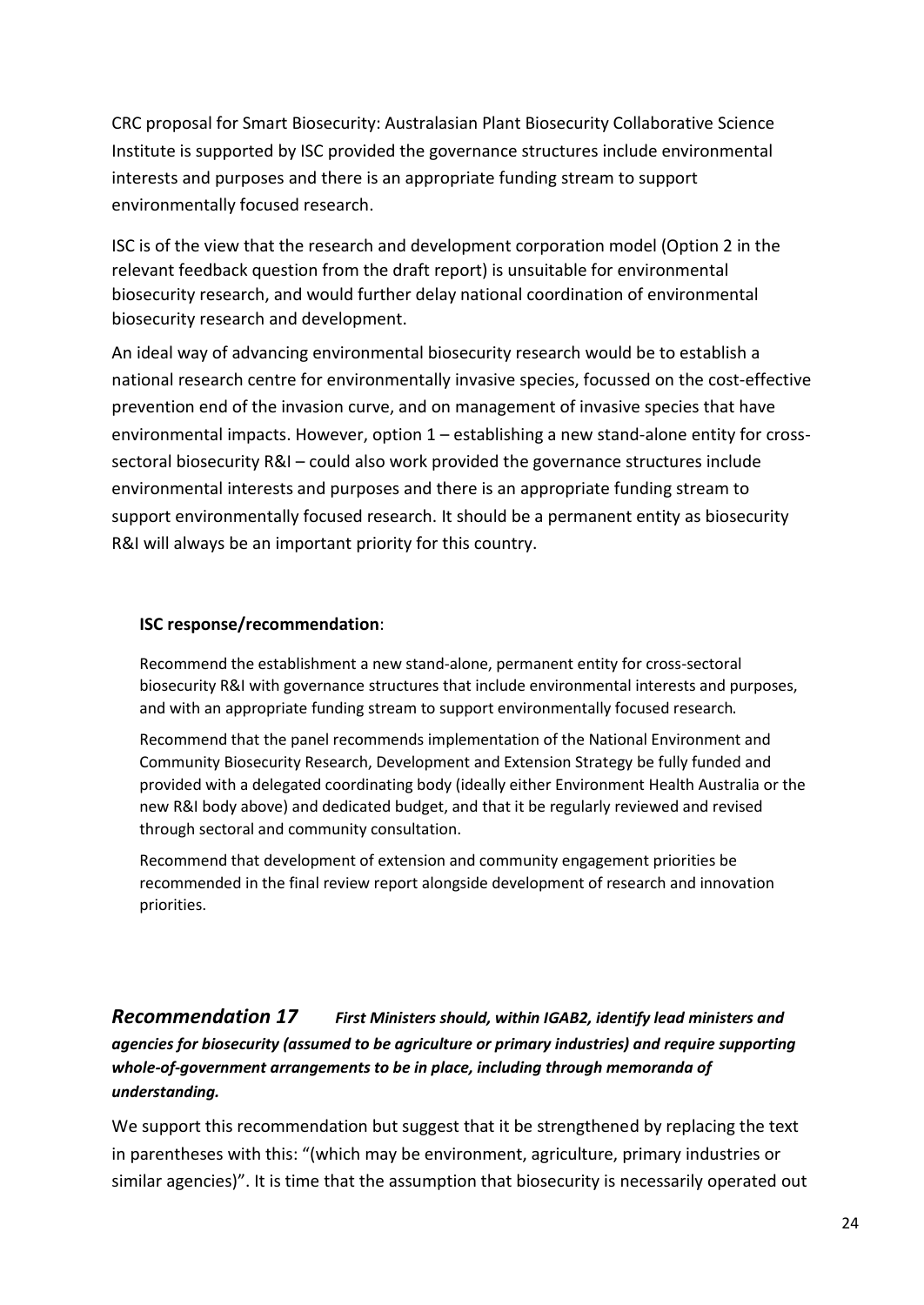of agriculture departments was set aside. We have previously recommended that at the state level the ideal would be a joint agency/unit combining environmental and agricultural expertise. In Queensland for example, biosecurity used to be under the Department of Natural Resources, which was independent of both environmental and agricultural agencies.

We challenge the statement in the text that "Given the experience and knowledge accumulated, agriculture would be the logical lead discipline" (pp.60-61). One could equally argue that as environmental biosecurity is less well developed, environment agencies would be just as logical a choice in order that they be enabled and resourced to build the necessary system capacity. At times programs and goals within agricultural agencies directly conflict with environmental biosecurity, such as the development and promotion of weedy pasture grasses. But the principle issue is that the expertise and the mindset required to deliver environmental biosecurity, a major part of the overall biosecurity system, is more likely to reside in an environmental agency (or one that is independent of agriculture and environment).

**ISC response/recommendation**: Maintain this recommendation, but remove the assumption that agricultural agencies will take the lead.

#### <span id="page-24-0"></span>*[Recommendation 20](file:///C:/Users/Charlie/Documents/Charlie) The NBC should adopt a sub-committee structure that aligns with the revised national biosecurity system objectives and national reform priorities in the IGAB. All NBC working groups and expert groups should be task-specific and, wherever possible, timelimited.*

We support this recommendation strongly. There is a need for increased environmental capacity within NBC itself as well as those sub-committees, working groups and expert groups that include environmental biosecurity within its work.

**ISC recommendation**: ISC supports this recommendation

<span id="page-24-1"></span>*[Recommendation 21](file:///C:/Users/Charlie/Documents/Charlie) The NBC should take steps to increase its public profile and openness, including establishing a stand-alone website. The website could be maintained by, but be separate from, the Australian Government Department of Agriculture and Water Resources, and could accommodate and centralise all information on the NBC, its committees, and their activities. Key policy frameworks, agreements and reports of the NBC should be made publicly available on the site.*

We strongly support this wise recommendation.

ISC has long been urging improved transparency throughout the biosecurity system. Increased public openness should become common to all elements of the biosecurity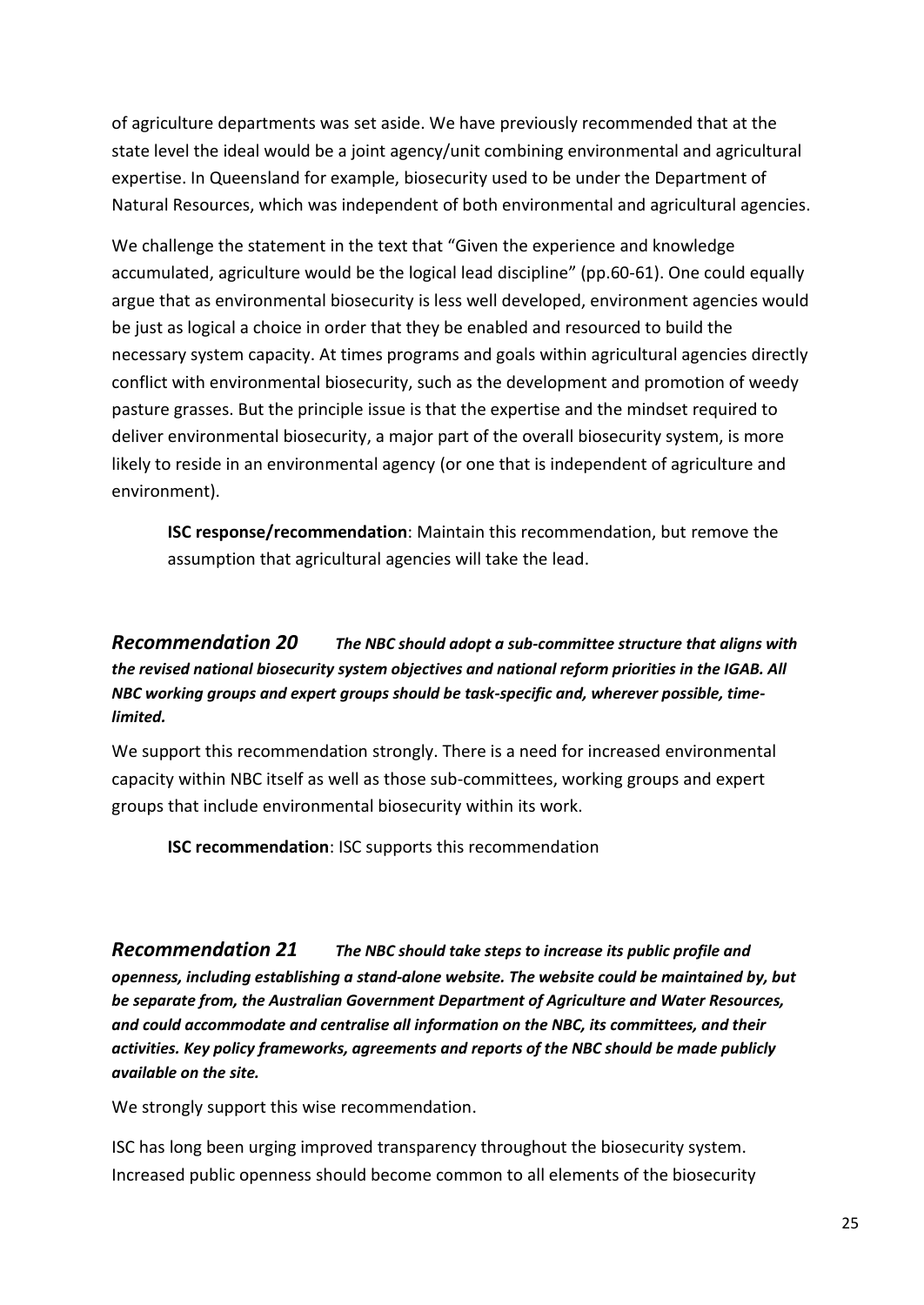system, from R&I organisations, to decision-making authorities, committees and subcommittees. The default position should be full and early public disclosure and engagement. Only when a compelling reason exists should information be withheld from public view or its release delayed.

In a recent case-in-point ISC made a freedom of information request for the minutes and papers of the National Biosecurity Committee over a three-year period, in order to try to understand the deliberations and decision-making around aspects of recent biosecurity decisions in the federal arena. The initial response to our FOI request was refused as it "would involve a substantial and unreasonable diversion of resources of the agency from its other operations due to [the request's] broad scope". A narrowed request that covers a one-year period with some exclusions would cost over \$1,000 still with no guarantee at all that the request for information would ultimately be granted. We have yet to decide whether we are able to afford to pursue access to the information, whose publication should really be a matter of course in a modern transparent system.

At the same time we made a freedom of information request for minutes and papers of AGMIN meetings from 2014 to September 2016. This request was also refused as a "substantial and unreasonable diversion of resources". When the request was narrowed to only those matters relating to environmental biosecurity or invasive species with an environmental impact, a cost estimate of \$496 was received, with no guarantee that the information would be provided. Prior to the start of 2014 and the formation of AGMIN, all minutes and papers of AGMIN's predecessor, the COAG Standing Committee of Primary Industries, were publicly available on the internet at no cost.

It is unfortunate that the basic workings of the biosecurity system should be so difficult to penetrate from a public interest point of view. So we not only support this recommendation but urge that transparency provisions be clearly spelled out in the IGAB agreement itself.

All information about biosecurity decision-making, programs, projects, risk assessments, research, path-way analyses, interventions, listings and declarations, including the processes and reasons behind assessments and decisions, should be published on the internet unless there are compelling reasons that this not occur in particular instances. Information published must enable the public and stakeholders to understand and evaluate biosecurity decisions and performance

Our comments here apply similarly to biosecurity-related deliberations of AGSOC and AGMIN. Within the context of allowing senior officials and ministers to consider issues *in camera* when necessary, their agendas and outcomes should be much more open than is currently the case.

**ISC response/recommendation**: ISC supports this recommendation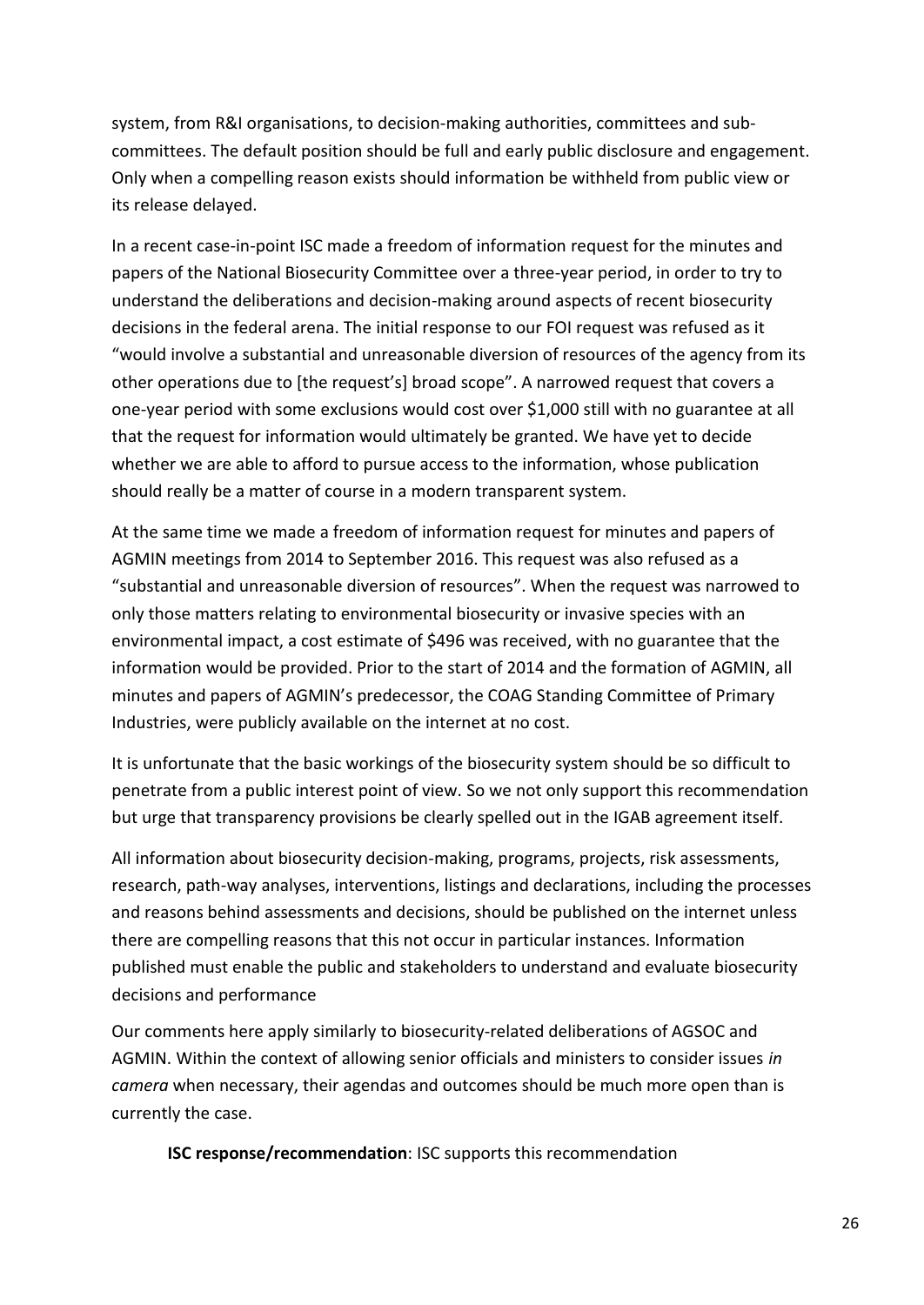<span id="page-26-0"></span>*[Recommendation 22](file:///C:/Users/Charlie/Documents/Charlie) AGSOC should establish and provide oversight to an independent IGAB Evaluation Program to assess and report on implementation of each jurisdictions' commitments under the IGAB. The evaluations, or a summary of them, should be made publicly available following ministerial consideration.*

We support this recommendation. Independent evaluation is important to give jurisdictions and the public confidence that the considerable effort and expenditure under the agreement is making headway towards the goals of the agreement. We urge that the final report recommend that the evaluations be made publicly available in full, not just summary form.

**ISC response/recommendation**: Retain this recommendation, but recommend that evaluations be made publicly available in full.

### <span id="page-26-1"></span>*[Recommendation 24](file:///C:/Users/Charlie/Documents/Charlie) The NBC should report annually to AGMIN on its progress of priority reform areas. The NBC's work program and annual report should be made publicly available upon ministerial consideration.*

It is normal corporate and government practice today to produce an informative annual report about an organisation's people, their activities, outcomes, finances, and environmental (or corporate social responsibility) performance. The NBC should certainly publish such reports. Such NBC annual reports should be considered as reports to the NBC's public "shareholders" represented by the AGMIN ministers. In that spirit the annual report should be made publicly available with no caveat on that publication. The biosecurity system must move into the modern world of public accountability.

**ISC response/recommendation**: Maintain this recommendation.

### <span id="page-26-2"></span>*[Recommendation 25](file:///C:/Users/Charlie/Documents/Charlie) AGSOC should establish, as a priority, an Industry and Community Advisory Committee to provide advice to the NBC on key policies and reforms.*

We strongly support this good recommendation.

At present there is no formal structure to provide input to NBC from environmental and community stakeholders.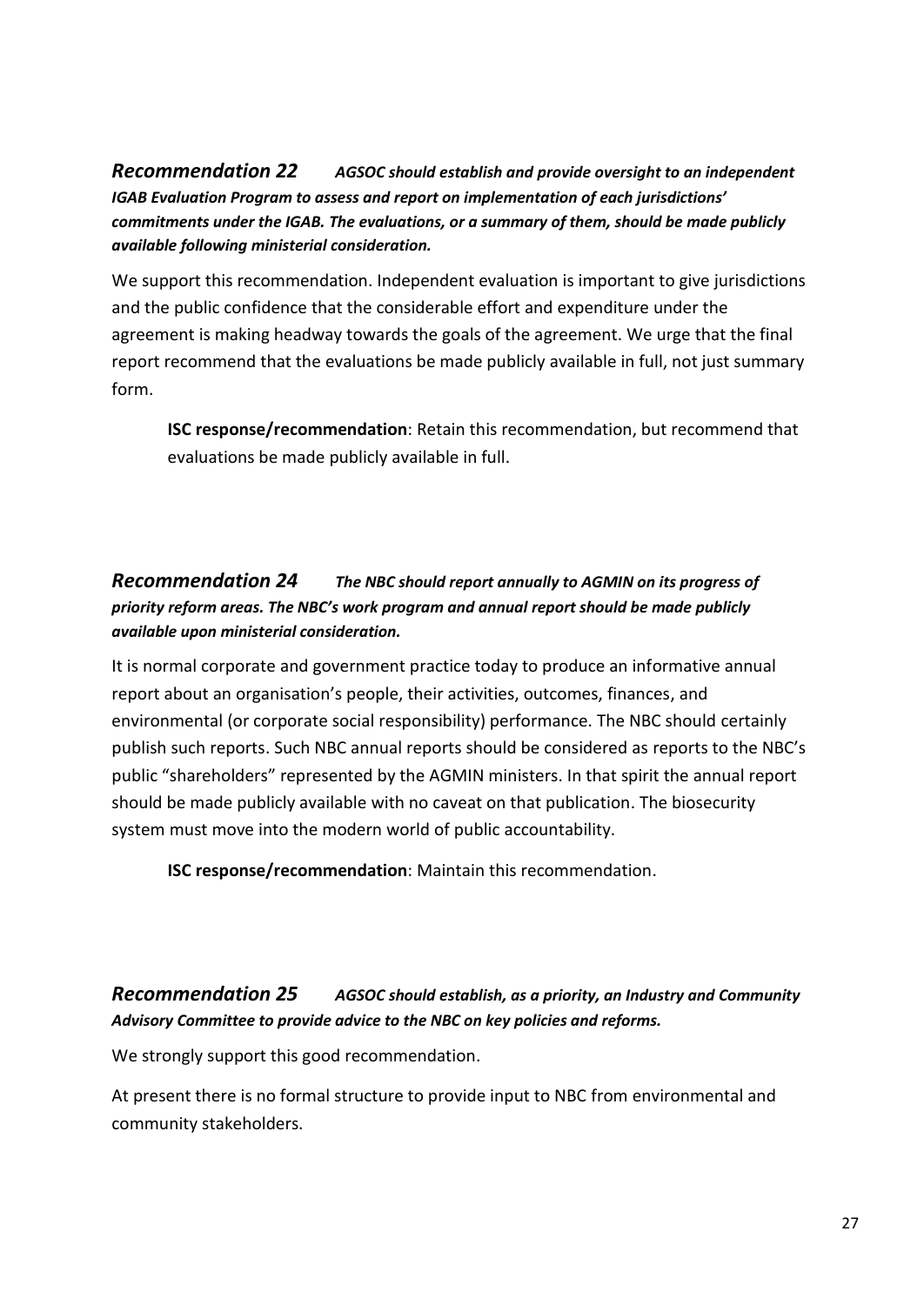We urge the panel to recommend that an equal balance of industry and community/environmental membership must be present on the committee, to avoid community members' voices being lost among a majority of industry voices. Ideally the types of skills and experience the committee members should hold (for example "skills and/or experience in private natural area management in relation to invasive species", and/or "Skills and experience in ecological science relating to biosecurity" and/or "skills and experience in development of codes of practice and guidelines for biosecurity") would also be recommended or referred to in the text of the final report. This would help avoid a situation where peak bodies nominated committee members whose interests were sectoral rather that spanning both sectoral interests and thematic interests in biosecurity itself.

**ISC response/recommendation**: Maintain this recommendation, also recommending an equal balance of community and industry members be appointed to the committee.

#### <span id="page-27-0"></span>*[Recommendation 26](file:///C:/Users/Charlie/Documents/Charlie) The NBC should convene a dedicated annual national Biosecurity Roundtable for AHA and PHA members to provide direct input to the NBC.*

This seems a reasonable step to increase direct communication between industry and the NBC. We note that the membership of PHA and AHA reflects the agricultural and industry focus of the two organisations under their constitutions.

Such an annual arrangement should also be provided for environmental and community stakeholders to provide direct input to the NBC.

**ISC response/recommendation**: Maintain this recommendation, and add a recommendation or reference to the need for a similar annual arrangement for community and environmental interests to provide direct input to NBC.

#### <span id="page-27-1"></span>*[Recommendation 27](file:///C:/Users/Charlie/Documents/Charlie) The NBC and the Industry and Community Advisory Committee, in consultation with other key stakeholders, should revise the National Framework for Cost Sharing Biosecurity Activities to enable its practical application.*

We do not oppose this recommendation. We urge that to the extent that industry representatives have influence over cost-sharing arrangements through the industry and community advisory committee's role in proposed review, careful consideration be given to declaration of conflicts of interest. It is less likely, for example, that industry representatives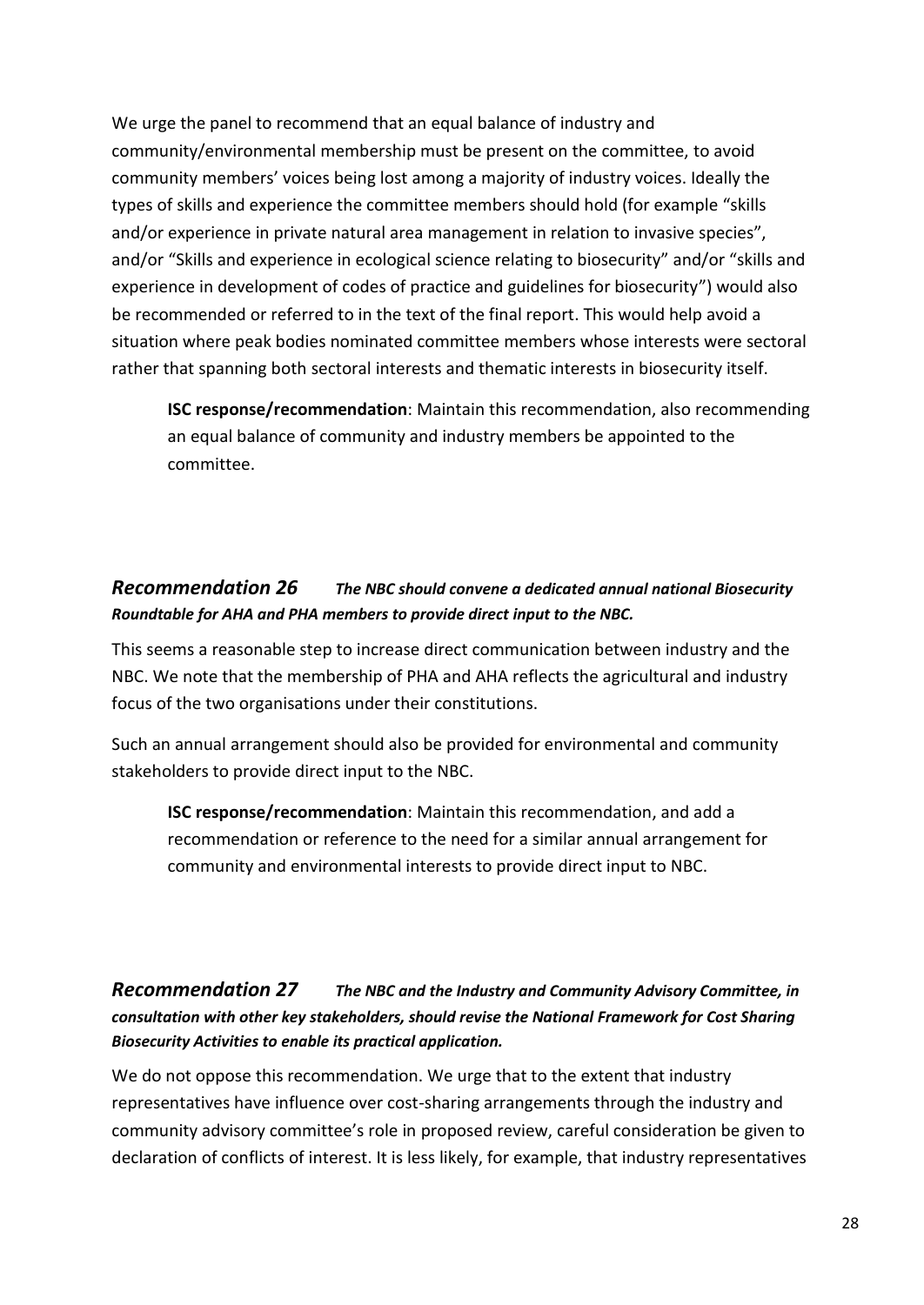would recommend government biosecurity levies on their own sector, than that people not tied to the sector would do so.

**ISC response/recommendation**: Maintain this recommendation, and refer in associated text to the importance of declaring and managing conflicts of interest.

#### <span id="page-28-0"></span>*[Recommendation 29](file:///C:/Users/Charlie/Documents/Charlie) The IGAB should include an ongoing commitment to the funding stocktake, with governments publicly reporting their expenditure and the high-level stocktake results under uniform and fully inclusive categories.*

We strongly support this recommendation, in particular the recommendation to ensure that the stocktakes are reported publicly. This step will help to ensure improved transparency of the biosecurity system in Australia.

**ISC response/recommendation**: ISC supports this recommendation.

#### <span id="page-28-1"></span>*[Recommendation 30](file:///C:/Users/Charlie/Documents/Charlie) All governments should review their current biosecurity expenditure, with a view to redirecting funding into areas that return the highest yields to farmers, industry and the community. This approach will require a planned and coordinated strategy of engagement and communication.*

The extreme severity of invasive species impacts on the natural environment to date and the reliance on public funding for environmental protection requires that much more funding be directed to environmental biosecurity than has been the case.

This will mean ensuring an adequate proportion of funding is invested in prevention of new invasions and incursions (as suggested by the generalised invasion curve shown in the draft report). It will also require an increased focus on rapid action to eradicate and/or contain biosecurity threats (especially environmental ones) that evade preventative efforts.

Sufficient public biosecurity funding must be allocated to support the system's ability to address the protracted neglect of environmental biosecurity described in the panel's report.

Budgeting for environmental biosecurity and invasive species management should be based on transparent assessment of the resources required to meet declared policy objectives. Any gap between funding available and funding needed to achieve policy objectives should be clearly described in annual state of biosecurity (or similar) reports.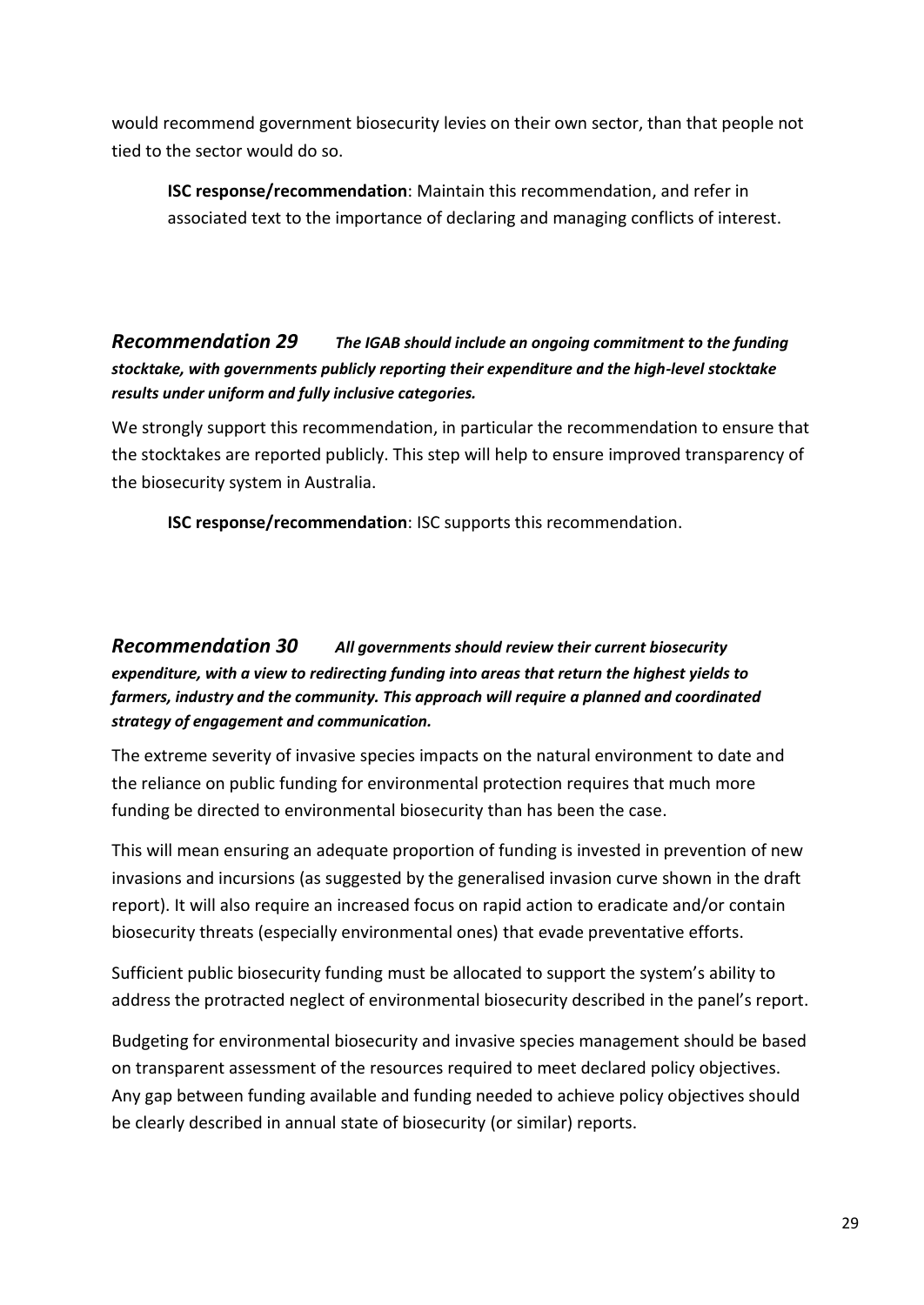It is important to note that there is no agreed method of measuring the costs and benefits to the natural environment of biosecurity interventions. The benefits accrue to the environment itself in its diversity, resilience and innate existence value, as well as to humans. One cannot make environmental protection investment decisions based on returns to the community, industry or farmers, for example. These decisions must be based on the risk profile of the species at issue and the natural environmental values of the ecological "assets" at risk. Formal, evidence-based, precautionary risk assessments coupled with transparent expert input is the best way to achieve this.

**ISC response/recommendation**: Maintain this recommendation on condition that broadened wording is used along the following lines: "...highest yields public good outcomes to farmers, industry, and the community and the environment".

### <span id="page-29-0"></span>*[Recommendation 34](file:///C:/Users/Charlie/Documents/Charlie) State and territory governments should review their biosecurity cost-recovery arrangements to ensure they are consistent, appropriate and transparent.*

ISC supports this recommendation.

Although NGOs, other groups and individuals contribute substantially to environmental biosecurity, and "polluter pays" and "beneficiary pays" principles can be applied to some extent, the majority of funding must come from the public purse, as environmental outcomes are "public goods".

It is critically important that preventative actions and rapid responses to environmental incursions not be denied or delayed merely because of doubts about funding responsibility, or because of cost-sharing disputes.

**ISC response/recommendation**: ISC supports this recommendation.

<span id="page-29-1"></span>*[Recommendation 35](file:///C:/Users/Charlie/Documents/Charlie) All levels of government could help meet their budgetary challenges by reviewing biosecurity levies and rates/charges currently or potentially applying to system participants. These should be commensurate with agreed national cost sharing principles, which the Review Panel considers should be reviewed.*

See our response to recommendation 34, above.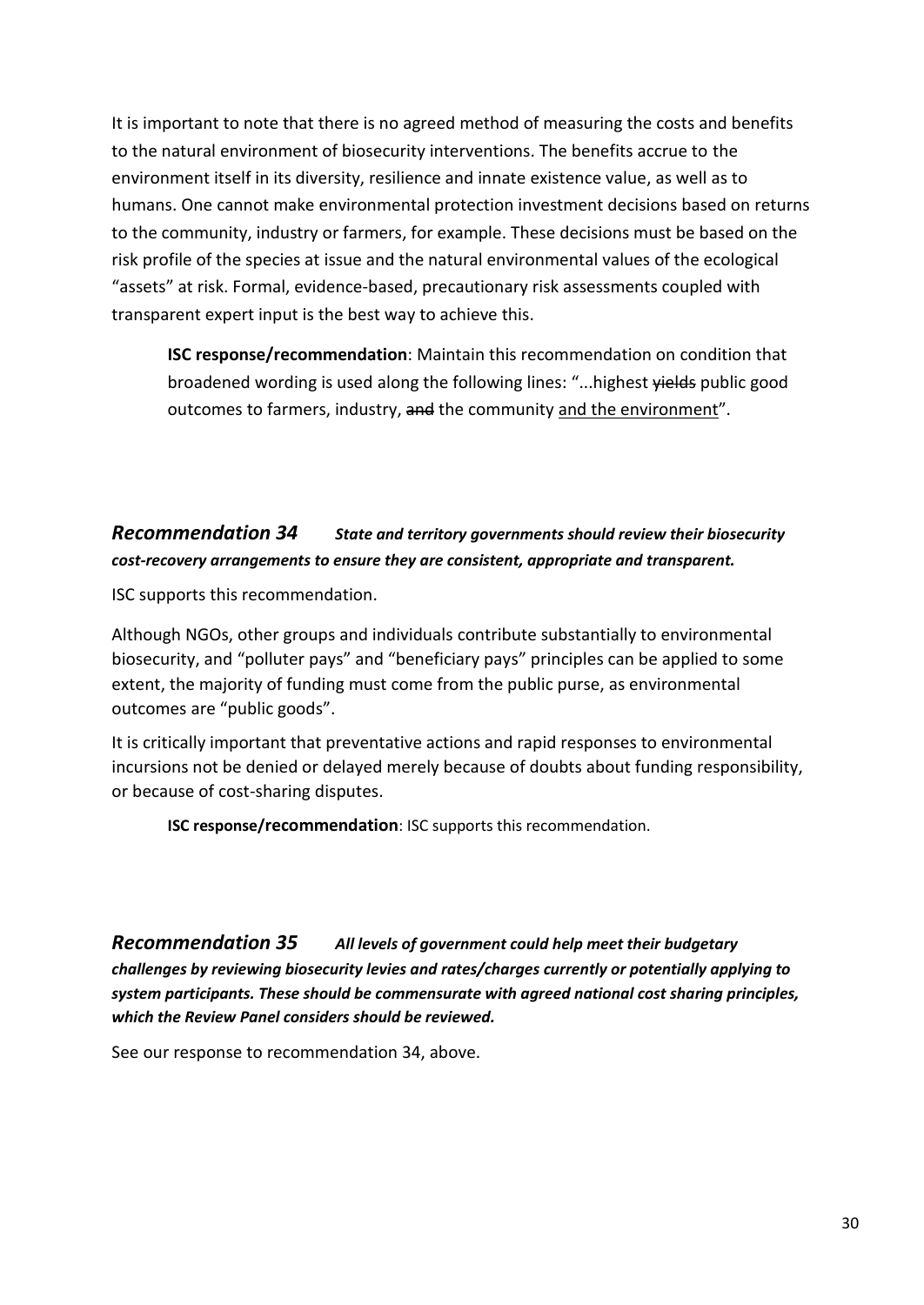#### <span id="page-30-0"></span>*[Recommendation 36](file:///C:/Users/Charlie/Documents/Charlie) The NBC should establish a time-limited task group to progress development of a performance framework and performance measures for the national biosecurity system.*

This is an excellent recommendation. It is critically important that the task group has experts in measuring performance regarding biodiversity conservation and conservation land management. Expertise in measuring the health of the terrestrial, freshwater and marine natural environment will be crucial. While performance in things like community engagement, transparency, governance and output delivery is important, actual biodiversity conservation outcomes are the ultimate measure of the system's performance (albeit surrogate measures may be needed in the short to medium term, as environmental outcomes will be unlikely to come about in the short to medium term).

**ISC response/recommendation**: ISC supports this recommendation.

<span id="page-30-1"></span>*[Recommendation 37](file:///C:/Users/Charlie/Documents/Charlie) The Australian Government should facilitate development of an integrated, national biosecurity information system to provide a common platform for all jurisdictions to share and access biosecurity data and information in the national interest.*

We strongly support this recommendation.

We urge that it be strengthened by recommending that the design and institution of the information system be completed within two years, under adequate Commonwealth initiative funding. We understand that creation of such systems is complex, and entails many barriers that must be overcome (for example commercial-in-confidence issues, privacy issues, issues around avoiding reputational damage and discouragement of reporting).

With sufficient rationale, political will and resourcing, these barriers are surmountable. The egregious harm being done to Australia's natural environment through long-term failures in environmental biosecurity warrants a very strong act of leadership in mandating that such an information system be created.

**ISC response/recommendation**: Maintain this recommendation and strengthen it by recommending that the design and institution of the information system be completed within two years, under adequate Commonwealth initiative funding.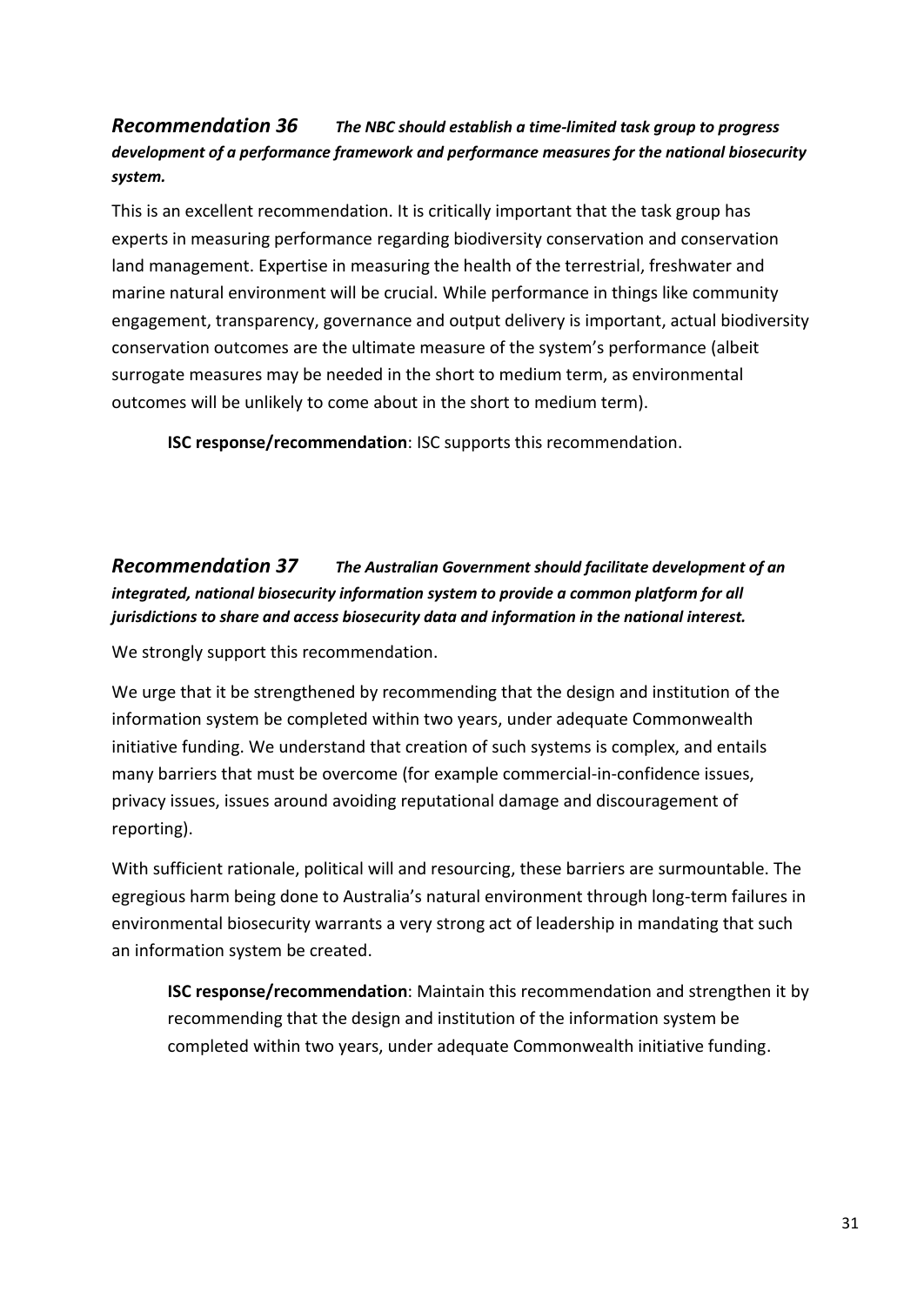#### <span id="page-31-0"></span>*[Recommendation 38](file:///C:/Users/Charlie/Documents/Charlie) Data and knowledge sharing should be a core commitment of jurisdictions under the IGAB. Minimum standards and specifications should be agreed for data sets.*

See our response to recommendation 37, above.

A strong information system will include:

- A public, national priority list of invasive species not yet established in Australia that are of environmental biosecurity concern, and of priority pathways for environmentally invasive species
- A national priority list of invasive species already established in Australia ranked by degree of environmental invasiveness, and annotated with species' regulatory status by jurisdiction
- Nationally agreed protocols for collection and supply of data on interceptions and incursions, and a national publicly accessible database on interceptions, incursions and responses.
- A national geospatial data portal for invasive species distribution and abundance relative to environmental and biodiversity assets
- A national database of seized exotic wildlife
- A national database of risk assessments of environmentally invasive species

**ISC response/recommendation**: ISC supports this recommendation.

<span id="page-31-1"></span>*[Recommendation 39](file:///C:/Users/Charlie/Documents/Charlie) The Australian Government should establish, within the Department of Agriculture and Water Resources, a dedicated National Biosecurity Intelligence Unit, to coordinate and provide advice to the NBC, AGSOC and AGMIN on biosecurity intelligence covering emerging risks and pathways, and international and domestic pest and disease detection.*

This is an excellent recommendation. We note the utility of community engagement in generating not only surveillance effort, but intelligence about biosecurity issues. We urge that the panel make reference to community engagement in relation to this recommendation. A strong and properly funded community engagement program must be an on-going part of the country's biosecurity system.

Liaison between the intelligence unit and the Office of the Gene Technology Regulator will assist in detecting the activities of biohackers who may use genetic manipulation and synthetic biology techniques in informal and unlicensed research settings to create new GM organisms of biosecurity concern.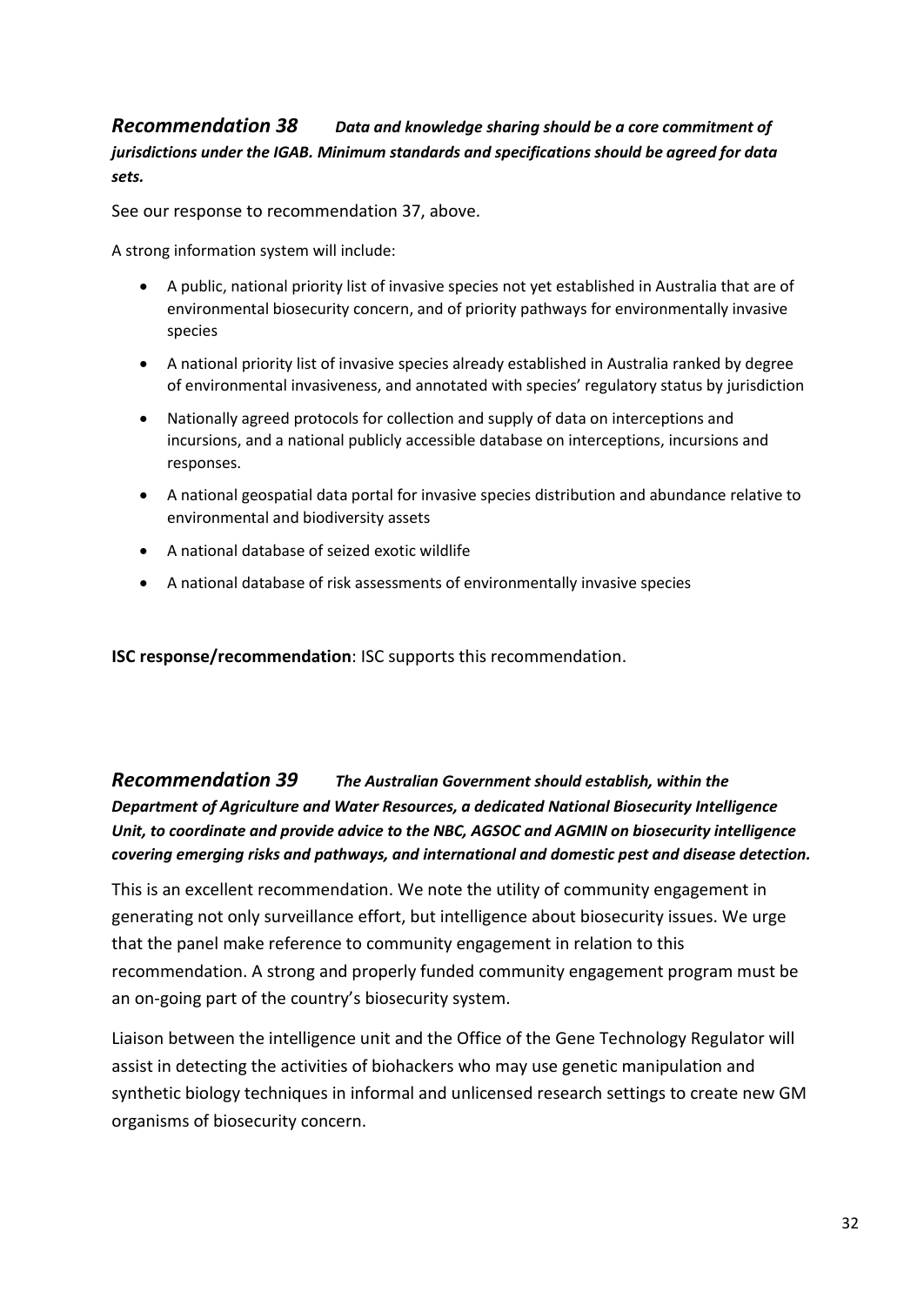We raise a question as to whether a biosecurity intelligence unit might be better located in independent premises rather than in the agriculture department, in order to ensure the unit's ability to operate with adequate confidentiality and independence.

**ISC response/recommendation**: Maintain this recommendation, inserting "and OGTR" after "AGMIN", and giving consideration to the question of whether the intelligence unit would be better housed in an independent location rather than in DAWR. .

### <span id="page-32-0"></span>*[Recommendation 40](file:///C:/Users/Charlie/Documents/Charlie) Jurisdictions should adopt the proposed new priority reform areas and associated work program for IGAB2, and amend the IGAB in line with proposed revisions.*

We agree with this recommendation, but urge that the priorities outlined on pages ix-x be strengthened.

For example, the simplified goal should include the words "biodiversity and ecology", so as to ensure that the ambiguous word "environment" not be given mere lip-service in the system's operation (as has occurred previously), and; Part 7 should read ... *recognising that the rate of progress will be contingent on available resources and so committing to increase the resourcing of the biosecurity system to adequate levels".* 

We strongly support:

- the proposed section in IGAB on "core commitments".
- The formalisation of the NBC and its terms of reference
- Establishment of a program of evaluations
- The identification of lead and supporting agencies
- Inclusion of reference to Australia's commitment to the CBD

We take issue with the proposed change to 3.2iii in that it focuses only on nationally significant invasive species. All species of high or very high risk assessment should be addressed, and not only "where appropriate", but in order to "minimise their impact on environmental values".

**ISC response/recommendation**: Maintain this recommendation, and strengthen the priority reform areas to give greater prominence to environmental biosecurity.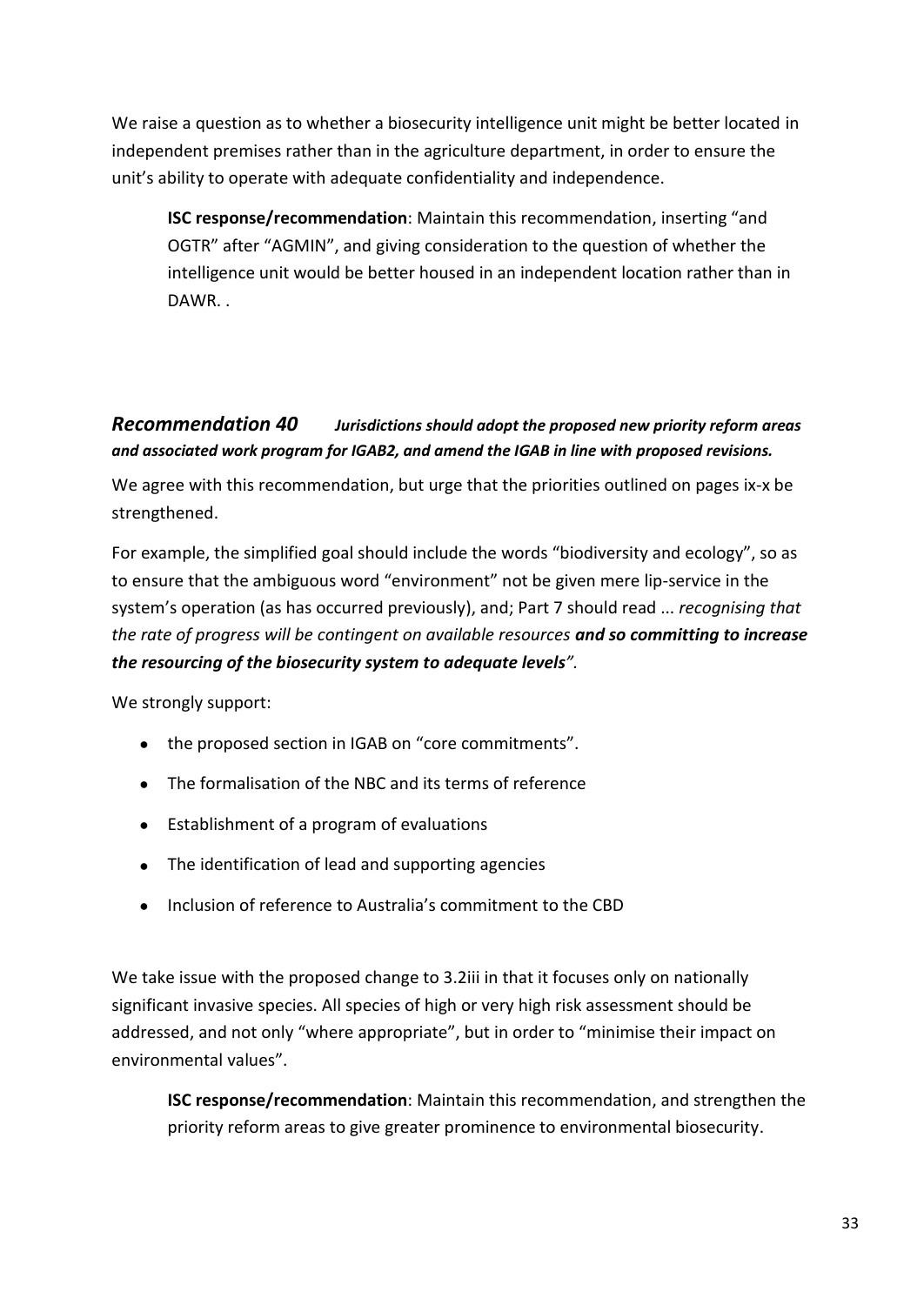# <span id="page-33-0"></span>**Response to the review panel's feedback requests**

#### <span id="page-33-1"></span>*[Feedback request 1](file:///C:/Users/Charlie/Documents/Charlie) The Review Panel seeks feedback on the draft roles and responsibilities of national biosecurity system participants.*

We refer you to our earlier submission to the panel, in which we put forward several ideas on institutional reform. Principal amongst these is the creation of Environment Health Australia.

#### <span id="page-33-2"></span>*[Feedback request 2](file:///C:/Users/Charlie/Documents/Charlie) The Review Panel seeks feedback on the total effort and costs associated with demonstrating area freedom by jurisdictions, and the value of that trade.*

Our view is that if it is in industry's interest to demonstrate area freedom, industry may fund that demonstration. Public monies should not be diverted to this end, unless associated with eradication effort in the public interest.

#### <span id="page-33-3"></span>*[Feedback request 3](file:///C:/Users/Charlie/Documents/Charlie) The Review Panel seeks feedback on the following options for a new entity for cross-sectoral biosecurity R&I:*

**Option 1: Establishing a new stand-alone entity for cross-sectoral biosecurity R&I.**

**Option 2: Addressing cross-sectoral biosecurity R&I within an existing RDC (for example, the Rural Industries RDC).**

#### *The Panel also seeks feedback on the funding options and would welcome alternative suggestions.*

See our response to recommendation 15, above. Our ideal outcome would be the establishment of a new national research centre for environmentally invasive species established to fill the relatively large research and innovation gaps in environmental biosecurity as compared to agricultural biosecurity.

Of the two options relating to this feedback question, we hold that Option 2 cannot work. RIRDC's deep expertise and dedication to rural industries research and development would not, in our opinion, be readily re-configurable to encompass a more cross-sectoral role (incorporating environmental considerations).

Option 1 on the other hand could work so long as it is established as a *permanent* entity. Option 1 provides a fresher start for R&I with the opportunity to incorporate a more concerted focus on environmental biosecurity.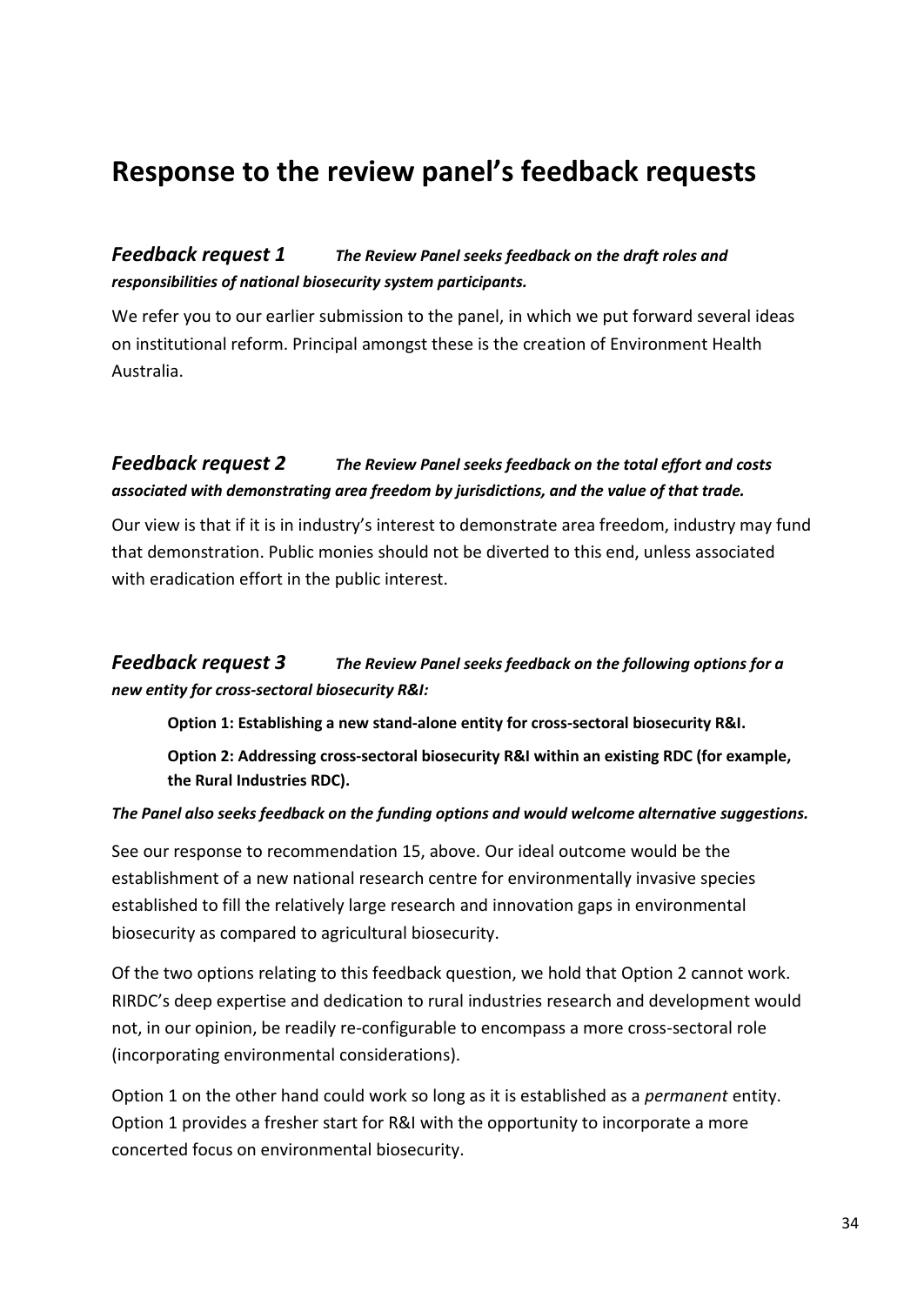### <span id="page-34-0"></span>*[Feedback request 4](file:///C:/Users/Charlie/Documents/Charlie) The Review Panel seeks feedback on the proposed Terms of Reference for the NBC.*

The establishment of an environmental biosecurity sub-committee should be written into the terms of reference. A further term of reference should be included to "provide advice on means of reducing the impact of invasive species on Australia's natural environment to a minimum".

<span id="page-34-1"></span>*[Feedback request 5](file:///C:/Users/Charlie/Documents/Charlie) The Review Panel seeks feedback on the following options to ensure a more rapid-response to an exotic pest or disease incursion:*

*Option 1: Cost-sharing arrangements should provide for four weeks of monitoring, assessment and preliminary control strategies, while an overall assessment is conducted on the possibility of successful eradication.*

*Option 2: Cost-sharing arrangements should include a default funding arrangement for when decisions cannot be quickly reached about the success or otherwise of an eradication program.*

We believe that both options can be adopted concurrently as necessary. This would ensure that monitoring, assessment and preliminary control strategies are rapidly set in place in the short term, and that (especially for species assessed as posing a high or extreme risk) early eradication action can also commence on the ground or in the water, concurrent with the assessment of the likelihood of eradication.

# <span id="page-34-2"></span>**Conclusion**

The draft report correctly identifies several areas that can be strengthened to significantly improve Australia's biosecurity system. We applaud the panel for the good work to date in the review process. We urge that the opportunities outlined in this submission to further strengthen the review's recommendations be grasped in the panel's final report.

For example we urge the panel to make recommendations that create new institutional arrangements to focus on environmental biosecurity, improve transparency and community stakeholder engagement, assign responsibility for preparedness and establish a new permanent cross-sectoral biosecurity R&I body that includes a focus on environmental biosecurity.